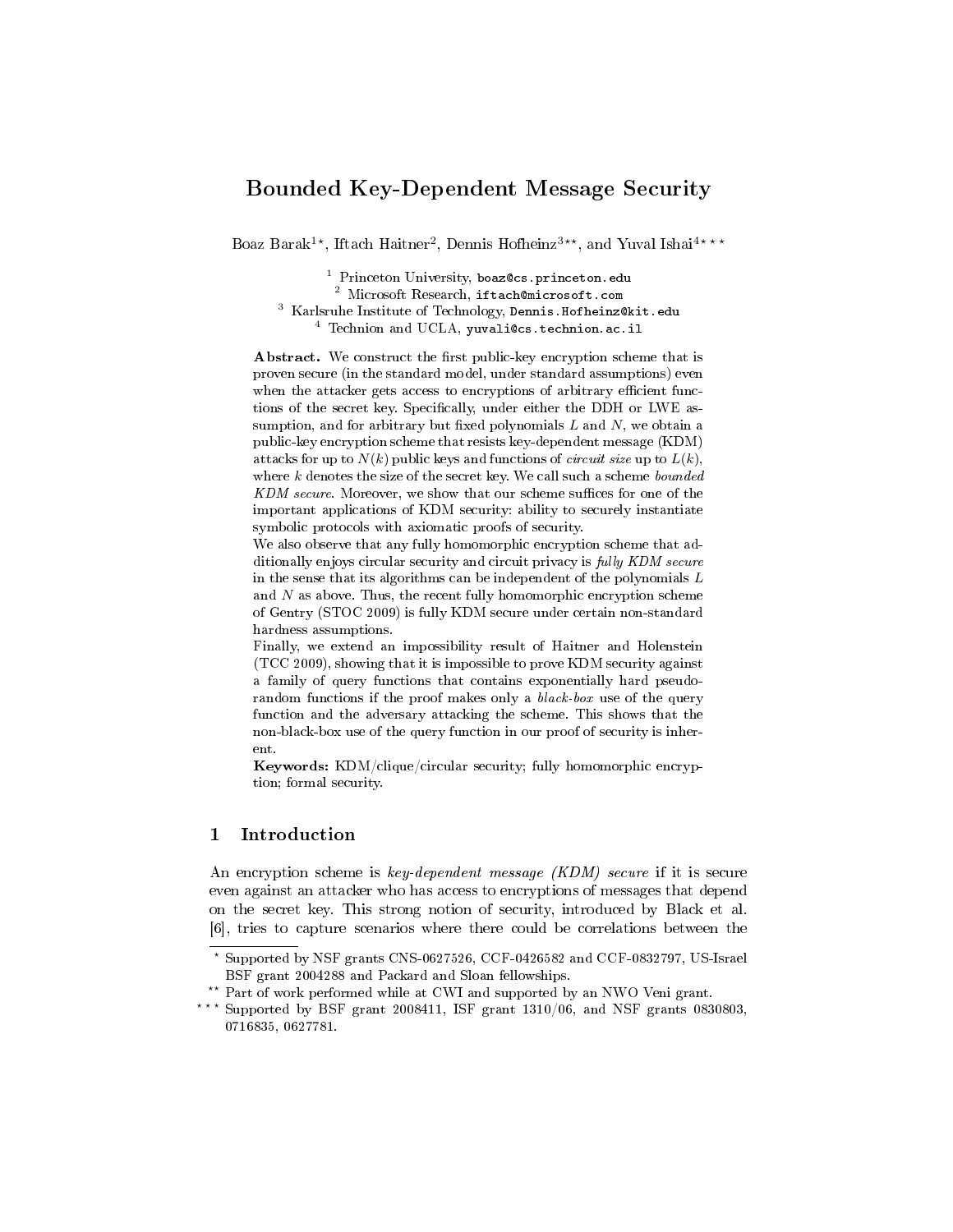secret key and the encrypted messages. At a first glance, it may seem that such correlations only arise from bugs or errors on part of the protocol designer, and hence achieving such a strong security is not of much importance. It turns out, however, that such attacks naturally occur when considering complex systems. For example, in some popular disk encryption utilities, the disk encryption key can end up being stored in the page file, and thus is encrypted along with the disk content [7]. In addition, Camenisch and Lysyanskaya [9] showed that schemes with a certain restricted form of KDM security known as "circular security" are useful for constructing Anonymous Credential Systems. Finally, and perhaps most importantly, KDM security naturally arises as the right notion when one wishes to securely instantiate symbolic protocols with an axiomatic proof of formal security (see Section 6).

For a while, building a KDM-secure encryption scheme in the standard model, under any well studied hardness assumption, seemed too hard a nut to crack. The only scheme that was shown to resist any kind of KDM attacks was given by Black et al. [6] in the random-oracle model. Yet, in recent years KDM-secure encryption schemes were given for some non-trivial families of functions. This line of work started with the works of Halevi and Krawczyk [18] and Hofheinz and Unruh [19], who gave private-key encryption schemes secure against signi cantly restricted classes of KDM queries. Concretely, [18] prove security against arbitrary but fixed KDM queries that are known in advance, and against KDM queries that do not depend on certain "protected" parts of the key. The constructions from [19] obtain statistical KDM security in the presence of sufficiently few (arbitrary) KDM queries, as well as a stateful KDM-secure scheme in which KDM queries may only depend on the current state (but not on previous states).

A major step was taken by Boneh, Halevi, Hamburg, and Ostrovsky [7] who presented, under the *decisional Diffie-Hellman (DDH)* assumption, a public-key encryption scheme that is  $N(k)$ -circular secure for every polynomial N, and in fact is secure against the more general family of attacks allowing the adversary access to encryptions of arbitrary affine functions of the vector of  $N(k)$  secret keys. Applebaum, Cash, Peikert, and Sahai [3] presented more efficient schemes that are secure against a similar family of key-dependent attacks, whose security is based on different assumptions: the *learning parity with noise (LPN)* assumption in the secret-key case and the *learning with errors (LWE)* assumption in the public-key case. In a recent independent work, Brakerski, Goldwasser, and Kalai [8] presented a transformation from a KDM secure scheme satisfying a certain property (in particular satisfied by the DDH and LWE based schemes of [7, 3]) into a scheme that is KDM secure with respect to a larger class of functions. While their transformation cannot be used to achieve security against all circuits of size  $p(n)$ , it has the benefit of depending only on the number of functions in the class, and being independent of their circuit size or number of keys. In particular they achieve KDM security with respect to the class of constant degree polynomials and any polynomial number of keys.

Despite the above progress, the families of functions for which KDM security was achieved prior to our work (in the standard model, under standard assump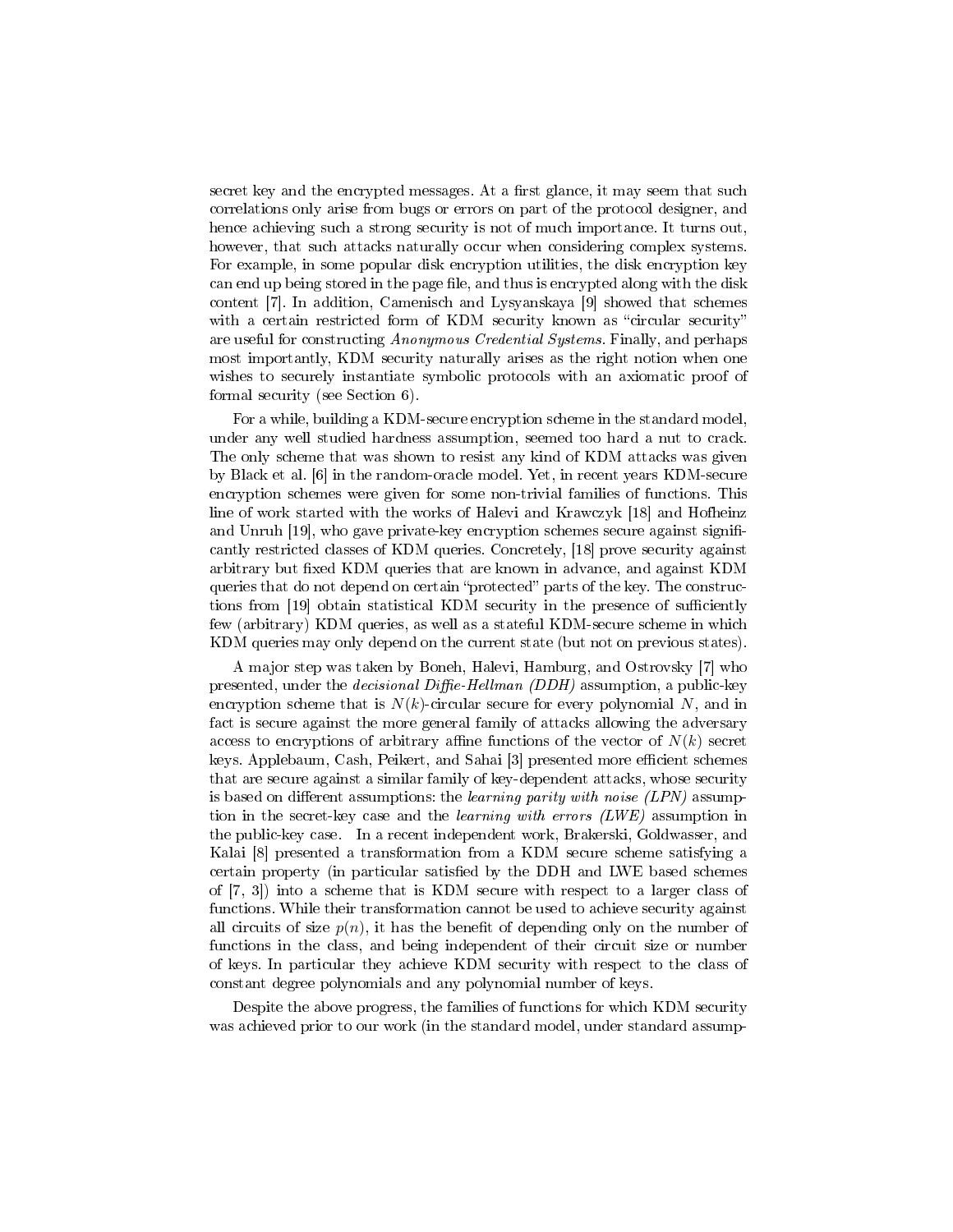tions) was still quite restricted. In particular, these families were not sufficiently rich for several of the applications of KDM security in the context of complex systems and formal protocols. A partial explanation for this rather limited success was recently given by Haitner and Holenstein [17], who showed the impossibility of obtaining KDM security based on standard assumptions and using standard techniques. (In Section 1.2, we will describe their results in more detail, since we will later extend them to our case of bounded KDM security.)

#### 1.1 Our Results

Our main result is the following:

Theorem 1 (Informal). Under the DDH or LWE assumption, for any given polynomials  $L = L(k)$  and  $N = N(k)$ , there exists a public-key encryption scheme that is KDM-secure with respect to the class of circuits of size  $L(k)$ , and for  $N(k)$  independent keys, where k denotes the size of the keys.

We call such a scheme a *bounded KDM-secure* encryption scheme. (This is in contrast with a fully- or unbounded-KDM scheme, where the circuit size and the number of keys can be an arbitrarily large polynomial in the security parameter, independent of the scheme's complexity.) We argue that this is the first encryption scheme (under standard cryptographic assumptions) that handles a rich enough function class to capture most "real life" KDM attacks.

The original motivation for KDM security was to securely instantiate symbolic cryptographic protocols that have a formal proof of security in some axiomatic system. As further evidence for the usefulness of bounded KDM security, we show that our notion is strong enough for this application:

Theorem 2 (Informal). Let P be a symbolic protocol with operations such as public-key encryption and digital signatures. Then, instantiating P with a bounded  $KDM\text{-}secure^5$  encryption scheme provides a computationally sound implementation.

This yields the first soundness result without restrictions (such as assuming protocols without key-cyclic expressions) in the standard model.

Finally, we show that the above positive results are tight, by extending an impossibility result of Haitner and Holenstein [17] in the following sense:

**Theorem 3 (Informal).** An encryption scheme cannot be proven to be KDMsecure against a family of functions that contains exponentially hard pseudorandom functions, if the proof of security only accesses the query function and the adversary attacking the scheme in a black-box manner (i.e., as oracles).

Remarks. We note the following points about our result:

 $5$  Actually, the precise notion we use is length-dependent KDM security (see Definition 5). This is a slight strengthening of bounded KDM security, and our scheme satisfies this stronger notion as well.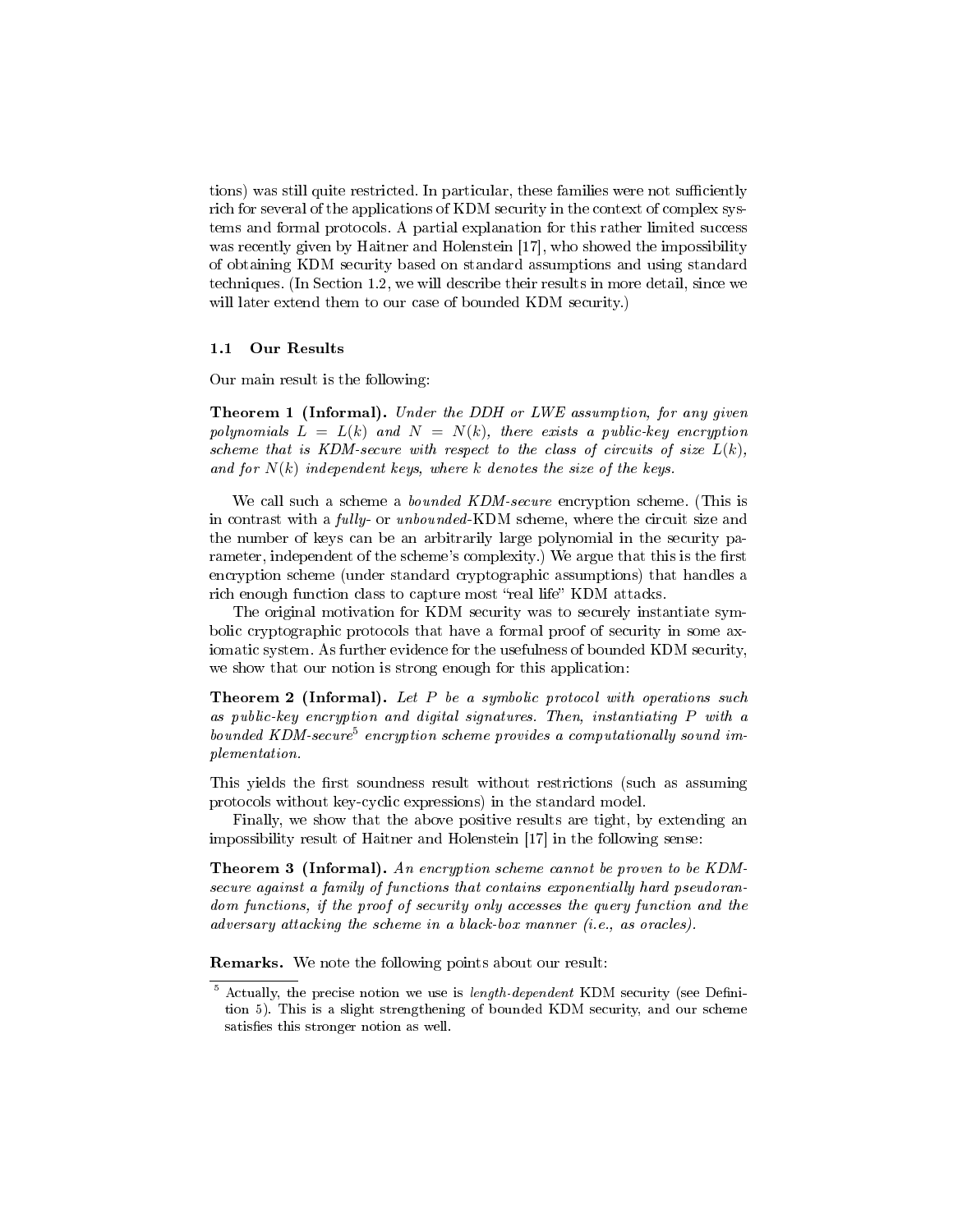- 1. *Efficiency*. Our scheme, although polynomial time, is not practically efficient as it uses the garbled circuit construction and its ciphertext length is at least  $L$ , where  $L$  is a bound on the circuit size of the KDM function. There are more efficient candidate KDM-secure cryptosystems if one is willing to settle for non-standard assumptions or the random oracle model.
- 2. Full KDM security. Although we only prove our scheme to be bounded KDM secure, it is of course possible that it is KDM secure with respect to any ef ficient KDM function. In fact, there seems to be an interesting obstacle to any KDM attack on our scheme. Suppose that we instantiate the scheme to be secure with respect to KDM functions of size  $k^3$ . Now suppose that there is a successful KDM attack against it, and for simplicity assume the attack consists of getting one encryption of  $h(sk)$  where h is some efficiently computable function. Then the success of this attack implies that either DDH is false (assuming we instantiate our scheme from the DDH assumption), or that h has no circuit of size  $k^3$ . Hence, a proof that this construction is insecure against a polynomial-time KDM attacker will provably demonstrate than either DDH is false, or that  $P \not\subseteq \text{Size}(k^2)$  (we lose a factor of k because h has a k-bit output). The latter is a widely believed fact, but its proof would be considered a major breakthrough in complexity theory. (Also, it is not at all clear how to derive such a conclusion directly from the DDH assumption—typically in cryptography we need to use *subexponential* hardness assumptions to get such a condition.) More generally, a successful attack is some way to *certify* that h is hard—even though it is easy in time  $k^3$  to generate a random function outside of  $\text{Size}(k^2)$ , it is not at all clear how to generate such a function along with a publicly verifiable certificate of hardness.
- 3. Black-box-ness. Our scheme makes a non-black-box use of the KDM function h, where Theorem 3 shows that this use is inherent.

Applications to formal security. A central motivation for the study of KDM security lies in the connection between formal and computational cryptography. In formal cryptography (starting with [12, 13, 23]), cryptographic operations like encryption or digital signatures are abstracted as symbolic operators that (only) adhere to natural rules. Given such rules, a simple calculus enables machineassisted security analysis.

It was proven by Adão et al. [2] that fully KDM-secure encryption schemes imply computational soundness for *arbitrary* symbolic protocols. We reconsider their proof and show (Theorem 9) that bounded KDM security of the type that we achieve suffices. Hence, our combined results give the first encryption scheme (under standard cryptographic assumptions) whose security implication can be verified using formal security methods.

We stress that the clique security achieved by [7, 3] only enables to apply these formal methods to a very limited class of applications. For more details see Section 6.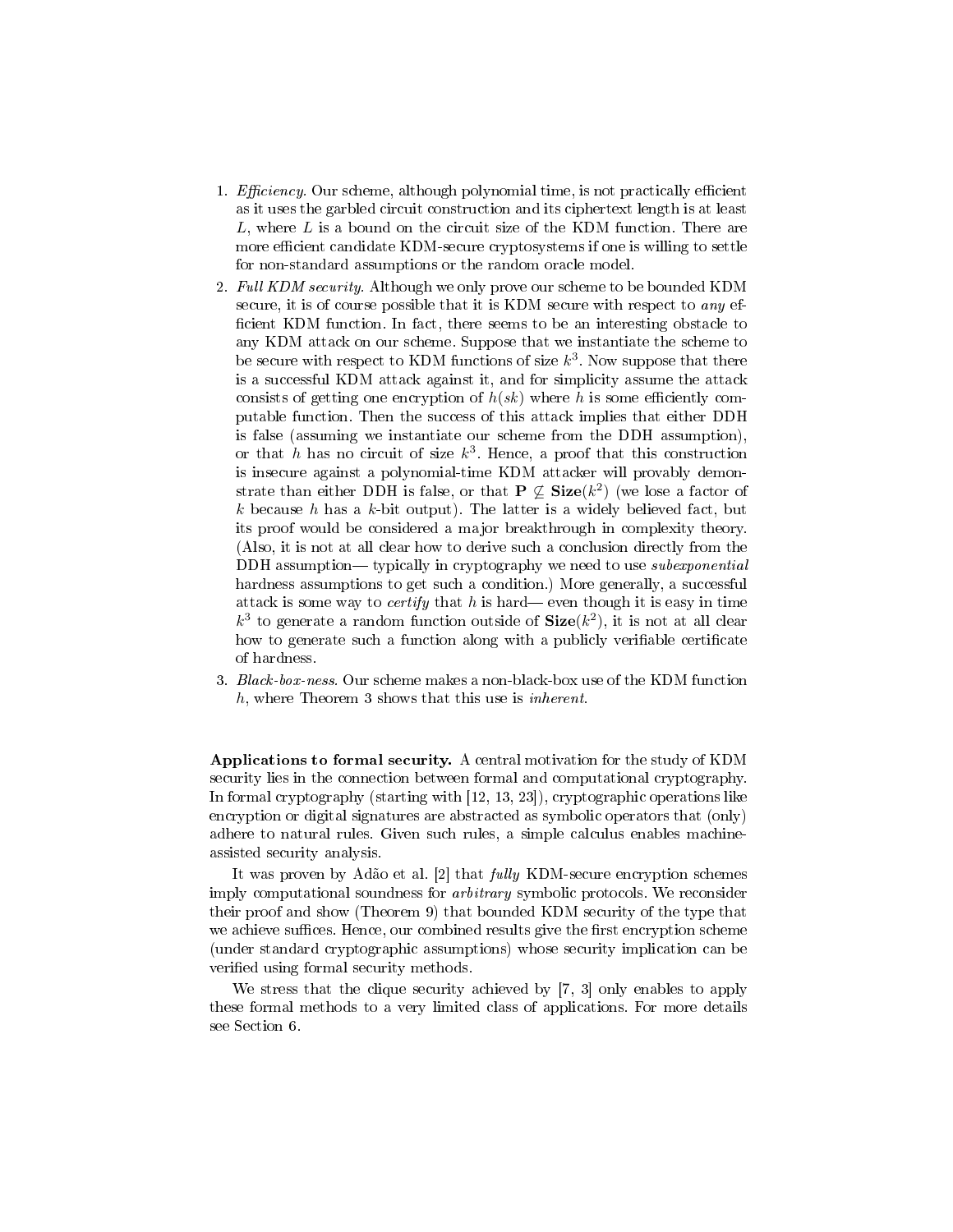### 1.2 Our Techniques

We now give an informal overview of the proof of Theorem 1. The following exposition focuses on a scheme that is secure against a single-key KDM attack. That is, there is only one public/private key pair  $(pk, sk)$  of length k, and the attacker can obtain encryptions of messages of the form  $h(sk)$  for an arbitrary function h of circuit complexity at most  $L(k)$ . (Here  $L = L(k)$  is an arbitrary fixed polynomial which affects the complexity of the encryption and decryption, but not the complexity of key generation.) The multiple-key case raises some additional subtleties that we ignore for the moment.

Recall that a homomorphic public-key encryption scheme is a public-key encryption scheme (Gen, Enc, Dec) that also has an additional algorithm Eval for evaluating functions on an encrypted message. Concretely, Eval takes the public key  $pk$ , an encryption of a message  $M$ , and a description of a function h from some family  $H$ , and outputs a string from which  $h(M)$  can be efficiently decrypted using the secret key  $sk$ . Our starting point is the following observation: a sufficiently strong homomorphic encryption is in fact also KDM-secure (with respect to the same class of functions  $H$ ), where "sufficiently strong" means that the scheme satisfies the following additional properties:

- 1. Self-referential (i.e., 1-circular) security:  $Enc_{pk}(sk)$  is indistinguishable from  $\mathsf{Enc}_{pk}(0^k)$ .
- 2. Strong function privacy: For every  $h \in \mathcal{H}$  and plaintext M,  $\mathsf{Eval}_{pk}(h, \mathsf{Enc}_{pk}(M))$  is indistinguishable from  $\mathsf{Enc}_{pk}(h(M))$ , even against a distinguisher that knows the secret key.

The basic idea for proving the KDM-security of such a scheme is that a distinguisher between  $\mathsf{Enc}_{pk}(h(sk))$  and  $\mathsf{Enc}_{pk}(h(0^k))$  can be used to distinguish between Enc<sub>pk</sub>(sk) and Enc<sub>pk</sub>(0<sup>k</sup>) by simply running Eval with the function h (and thus the "KDM queries" are useless). When turning this idea into a proof one sees that it is crucial that function privacy hold even with respect to a distinguisher that knows the secret key.

This observation already implies that Gentry's recent breakthrough fully homomorphic encryption scheme [15] is fully KDM-secure, assuming that it is circular-secure (an assumption which is anyway necessary in Gentry's case to get a truly fully homomorphic encryption, where the public key does not grow with the depth of the circuit).<sup>6</sup> Since all *natural* candidates for public-key encryption schemes are not known to be 1-circular insecure, we find this observation interesting, as the assumption of circular security seems cleaner and more conservative than assuming full KDM security. (In particular, it is more easily "falsifiable" in the sense of Naor  $[25]$ .)

In fact, it turns out that it suffices to have only *weak* function privacy, requiring that  $\mathsf{Eval}_{pk}(h, \mathsf{Enc}_{pk}(M))$  be indistinguishable from  $\mathsf{Eval}_{pk}(h', \mathsf{Enc}_{pk}(M))$  for

<sup>6</sup> As Gentry notes, if one assumes his scheme is circular-secure then it also enjoys strong statistical function privacy.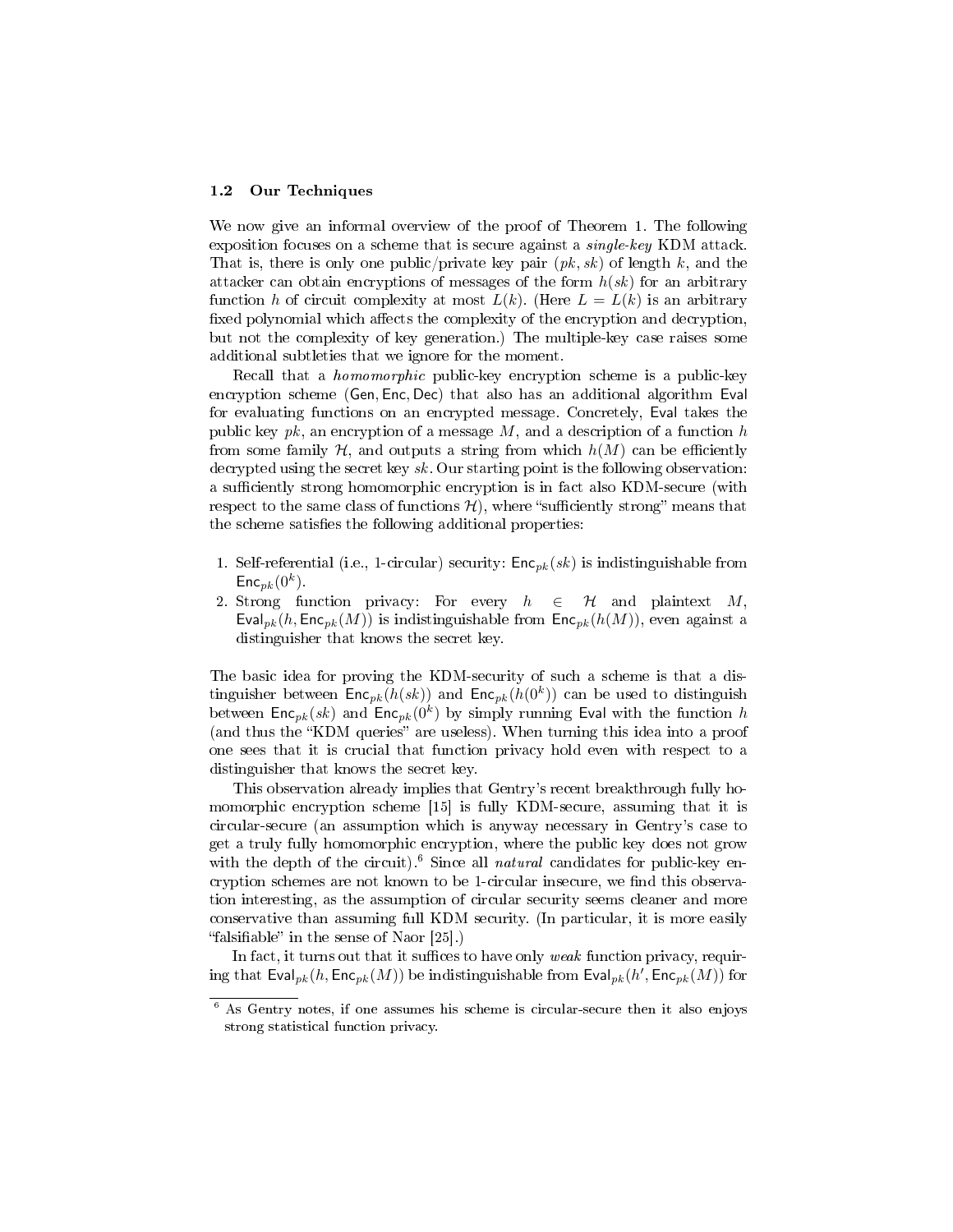$h, h', M$  such that  $h(M) = h'(M)$  (again indistinguishability is with respect to attackers who know the secret key).<sup>7</sup> See Theorem 5 for the details.

The latter observation suggests an approach to get KDM security for circuits of size L under standard assumptions. Consider any two-message protocol for evaluating a *universal function* with security against semi-honest parties. Such a protocol takes an input M from a receiver and a circuit h from a sender, and delivers the output  $h(M)$  to the receiver. Given any such protocol and a standard public-key encryption (PKE), one can construct a homomorphic scheme with weak function privacy as follows. The public key is the public key  $pk$  of the PKE. The encryption of M under  $pk$  is a triple  $(C, pk', C')$  where C is an encryption of M under  $pk$ ,  $pk'$  is the receiver's first message in the protocol on input M, and C' is an encryption under pk of the secret randomness  $sk'$  used to generate  $pk'$  (which is needed to recover the output of the protocol). The algorithm  $\mathsf{Eval}((C, pk', C'), h)$  returns the sender's response to  $pk'$  on input h along with  $C'$ . Given sk, the output of Eval can be used to decrypt  $h(M)$  by first recovering  $sk'$  and then computing the receiver's output in the protocol.

The advantage of this approach is that it can be instantiated under standard assumptions by using Yao's protocol [28]. More concretely, a secure two-message protocol for the universal function can be obtained by combining Yao's garbled circuit construction and any two-message oblivious transfer (OT) [27, 14] protocol.<sup>8</sup> Unlike the alternative of using *fully* homomorphic encryption, however, this protocol has the caveat that the communication must grow with the size of h, and hence (weak) function privacy can only hold with respect to the class  $\mathcal H$ of all circuits with some a-priori size bound L.

A more subtle problem is that of making the homomorphic scheme constructed in the above way circular-secure. Indeed, encrypting the secret key of the homomorphic scheme with its own public key results in a circular dependency between the underlying PKE and the two-message protocol: the secret key sk of the PKE is encrypted using the "public key"  $pk'$  of the protocol, whereas the "secret key"  $sk'$  of the protocol is encrypted using the public key  $pk$  of the PKE. Even if the PKE is circular-secure, it is not clear that this property will be respected by the above construction.

Our way to handle this difficulty is by introducing a new notion that we call "targeted encryption", which is aimed towards resolving the above dependency when applied to a two-message protocol based on Yao's technique. Targeted encryption can be viewed as a circular-secure extension of both public-key en-

<sup>&</sup>lt;sup>7</sup> This is indeed a weaker notion since if  $y = h(M) = h'(M)$  then one can see that strong function privacy implies that  $\textsf{Eval}(h, \textsf{Enc}(M)) \approx \textsf{Enc}(y) \approx \textsf{Eval}(h', \textsf{Enc}(M)).$ Intuitively, weak function privacy allows Eval to map ciphertexts from one domain to a different domain, while this is ruled out by strong function privacy.

<sup>8</sup> Two-message OT is a protocol comprised of one message from the receiver and one message from the sender, where the receiver has an input selection bit s and the sender has a pair of input strings  $X_0, X_1$ . In the end of the protocol the receiver only learns  $X_s$  and the sender learns nothing about s. Here we need  $k$  parallel instances of OT, where the receiver has a  $k$ -bit input selection vector  $s$  and the sender has  $k$ pairs of strings.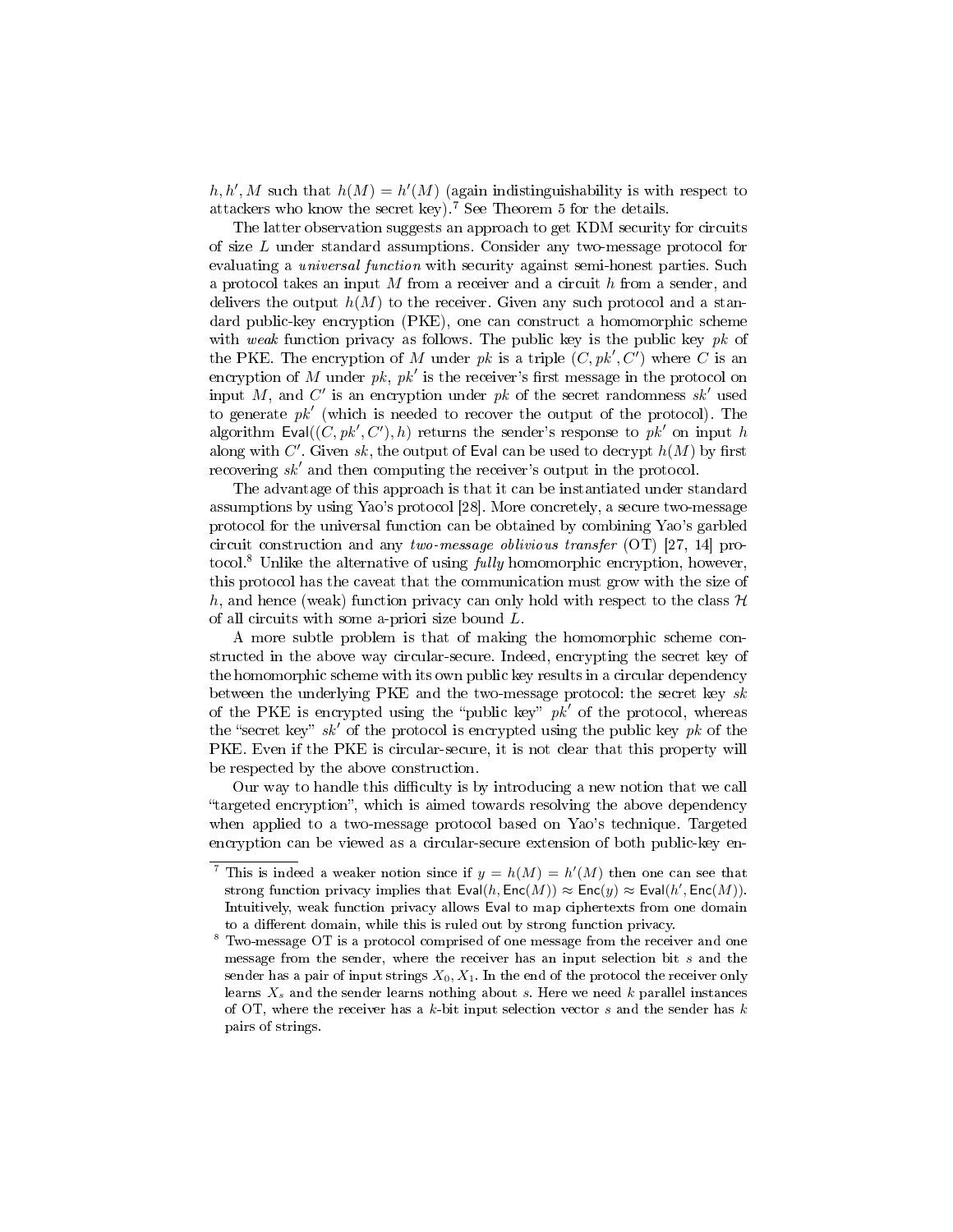cryption and two-message OT. Loosely speaking, one can think of this as an OT protocol where the receiver has no secret information apart from the input selection vector s. This may look strange at first, and indeed it can be shown to be inherently at odds with the standard notion of OT, which requires that the sender learn nothing about  $s$ . But it turns out that one can obtain a meaningful relaxation of the above notion that is strong enough for our purposes. We then show that both the schemes of Boneh et al. [7] and Applebaum et al. [3] can be used to construct targeted encryption. The key property we use is that both schemes enjoy KDM security against *affine functions*, and in fact this is proven by giving a public algorithm to compute an encryption of any affine function of the secret key. We show that such an algorithm implies targeted encryption.

As mentioned above, multiple-key security adds some additional difficulties. In particular, targeted encryption on its own does not seem sufficient for *multiple* key security, and to handle this case we need to appeal to the multiple-key circular security of the underlying schemes.

To show our negative result (Theorem 3), we employ the techniques of Haitner and Holenstein [17]. Concretely, they showed that an encryption scheme cannot be proved to be KDM-secure against the family of all functions, if the proof of security only accesses the query function and the adversary attacking the scheme in a black-box manner (i.e., as oracles).<sup>9</sup> Here we extend this result to every family of functions that contains exponentially hard pseudorandom functions. There was no prior scheme that was shown (under a standard assumption) to be secure with respect to such a family, although many of the applications of KDM security require that the KDM function can be a cryptographic primitive such as a signature, a hash function, etc.

### 2 Preliminaries

**Notation.** For  $n \in \mathbb{N}$ , let  $[n] := \{1, \ldots, n\}$ . Throughout the paper,  $k \in \mathbb{N}$  denotes the security parameter. For a finite set X, we denote by  $x \leftarrow X$  the process of sampling x uniformly from X. For a probabilistic algorithm  $A$ , we denote by  $y \leftarrow A(x)$  the process of running A on input x and with uniform randomness, and assigning  $\gamma$  the result. If A runs in time polynomial in the security parameter  $k$ , then A is a PPT machine. (We always assume that  $k$  can be efficiently computed from the input to the algorithm even if it not explicitly given.) A function  $f : \mathbb{N} \to [0,1]$  is negligible iff  $\forall c \in \mathbb{N} \exists k_0 \in \mathbb{N} \forall k > k_0 : |f(k)| < k^{-c}$ . We say f is overwhelming iff  $1 - f$  is negligible. Two collections  $X = (X_k)_{k \in \mathbb{N}}$  and  $Y = (Y_k)_{k \in \mathbb{N}}$  of random variables are *computationally indistinguishable*, written  $X \stackrel{c}{\approx} Y$ , iff for every nonuniform polynomial-time distinguisher D, we have that Pr  $[D(1^k, X_k) = 1] - Pr [D(1^k, Y_k) = 1]$  is negligible. We use  $\circ$  for concatenation.

 $9$  They also showed that it is impossible to prove (in a black-box way) that a trapdoorpermutation based scheme is KDM-secure against a family of t-wise independent hash functions, for  $t$  that is longer than the ciphertext size (here a non-black-box access to the query function is allowed).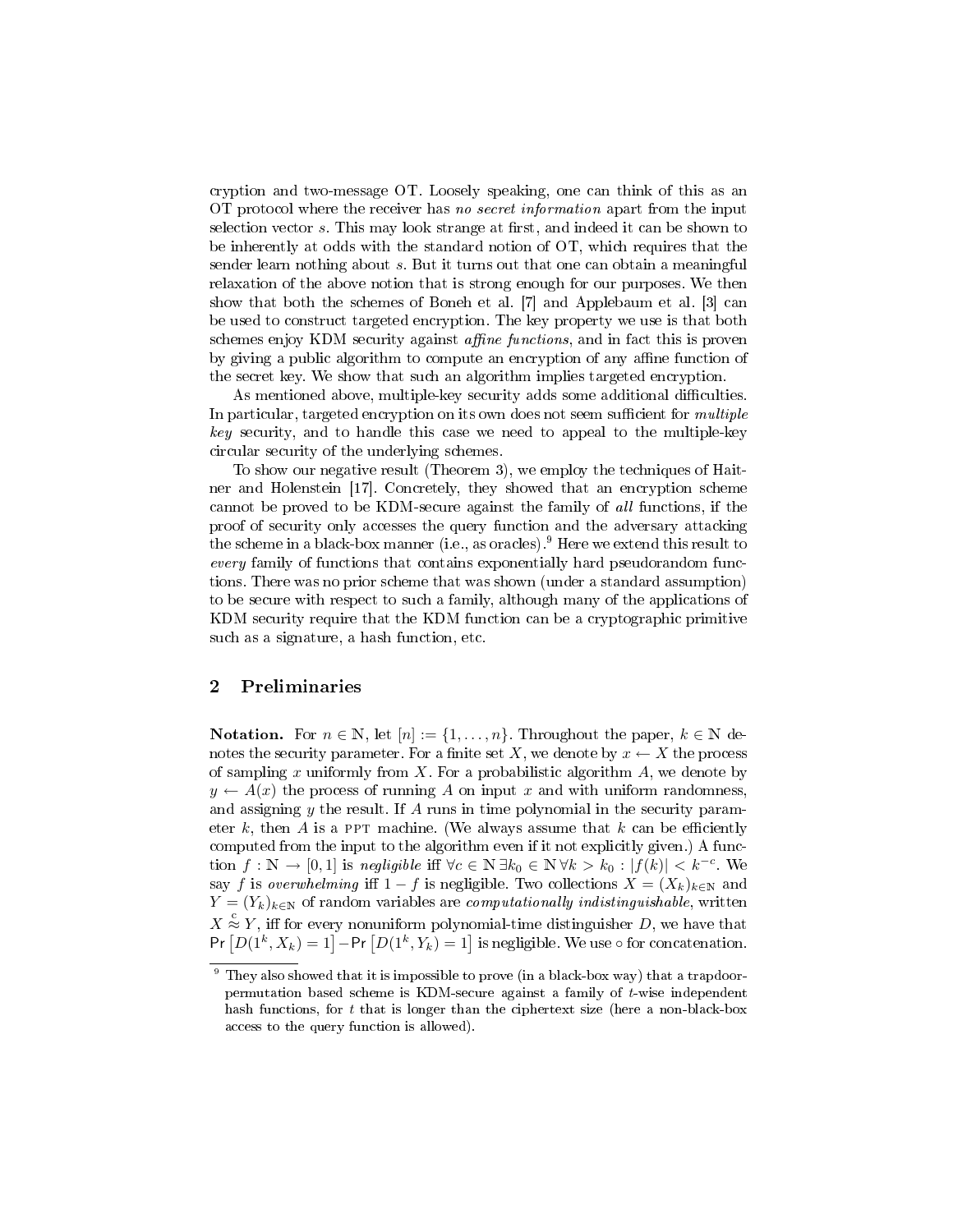Encryption schemes. A public-key encryption (PKE) scheme with message space  $\mathcal{M} = \mathcal{M}_k$  and secret key space  $\mathcal{K} = \mathcal{K}_k$ , consists of three algorithms (Gen, Enc, Dec) – Key generation Gen( $1^k$ ) outputs a public key pk and a secret key  $sk \in \mathcal{K}_k$ . Encryption  $\mathsf{Enc}_{pk}(M)$  takes a public key pk and a message  $M \in \mathcal{M}_k$ , and outputs a ciphertext C. Decryption  $\mathsf{Dec}_{sk}(C)$  takes a secret key sk and a ciphertext  $C$ , and outputs a message  $M$ . For correctness, we require  $\mathsf{Dec}_{sk}(C) = M$  for all  $M \in \mathcal{M}_k$ , all  $(pk, sk)$  in the range of  $\mathsf{Gen}(1^k)$ , and all C in the range of  $\mathsf{Enc}_{nk}(M)$ . For simplicity, we will assume from now on that both the key space and the message space are  $\{0,1\}^k$ . Our definitions and results, however, can be easily adapted to the case of messages of arbitrary length.

### 2.1 Garbled circuits

An essential building block of our KDM secure encryption scheme is Yao's garbled circuit construction, attributed to [28]. Informally, the variant of this construction on which we rely transforms any circuit  $h$  with  $k$  input bits along with k pairs of random keys  $(K_{1,0}, K_{1,1}), \ldots, (K_{k,0}, K_{k,1})$  into a "garbled circuit" GC such that the following properties hold:

- For any input  $x \in \{0,1\}^k$  and any choice of 2k keys, the output  $h(x)$  can be efficiently decoded (without knowing h) from  $GC$  and the k keys  $K_{i,x_i}$ corresponding to x.
- $-GC$  together with the k keys corresponding to x computationally hide all information about h other than the size of h and  $h(x)$ .
- $-GC$  alone computationally hides all information about h other than its size,

where the last two properties hold with respect to a random choice of the keys and a random execution of the transformation. The existence of a construction satisfying the above requirements is formally captured by the following theorem. See the full version of this paper [5] for a derivation of this theorem from the literature.

Theorem 4 (Garbled circuits). Suppose that one-way functions exist. Then there is a pair of polynomial-time randomized algorithms (Garble, GCEval) that for security/input parameter k, output parameter m, and circuit size parameter s satisfy the following:

- Syntax. Garble takes a 2k key tuple  $\overline{K} = \{K_{i,b}\}_{i \in [k], b \in \{0,1\}}$ , where  $K_{i,b} \in$  $\{0,1\}^k$ , and a size s circuit describing a function  $h: \{0,1\}^k \to \{0,1\}^m$ , and outputs a "garbled circuit" GC. GCEval takes an input  $x \in \{0,1\}^k$ , a k key tuple, and a garbled circuit GC and outputs  $y \in \{0,1\}^m$ .
- **Correctness.** We require that if  $GC =$  Garble $(\overline{K}, h)$  then  $\widehat{\mathsf{GCEval}}(\overline{K}_x, GC)$  $h(x)$ , where we define  $\overline{K}_x = \{(x_i, K_{i,x_i})\}_{i \in [k]}$ . <sup>10</sup>

<sup>&</sup>lt;sup>10</sup> For ease of notation we assume that the input x is included in the description of  $\overline{K}_{x}$ . This is needed to guarantee correctness even when a pair of keys happen to be identical. Alternatively, we could avoid giving  $x$  as input to GCEval by either settling for statistical correctness or allowing the keys to be correlated.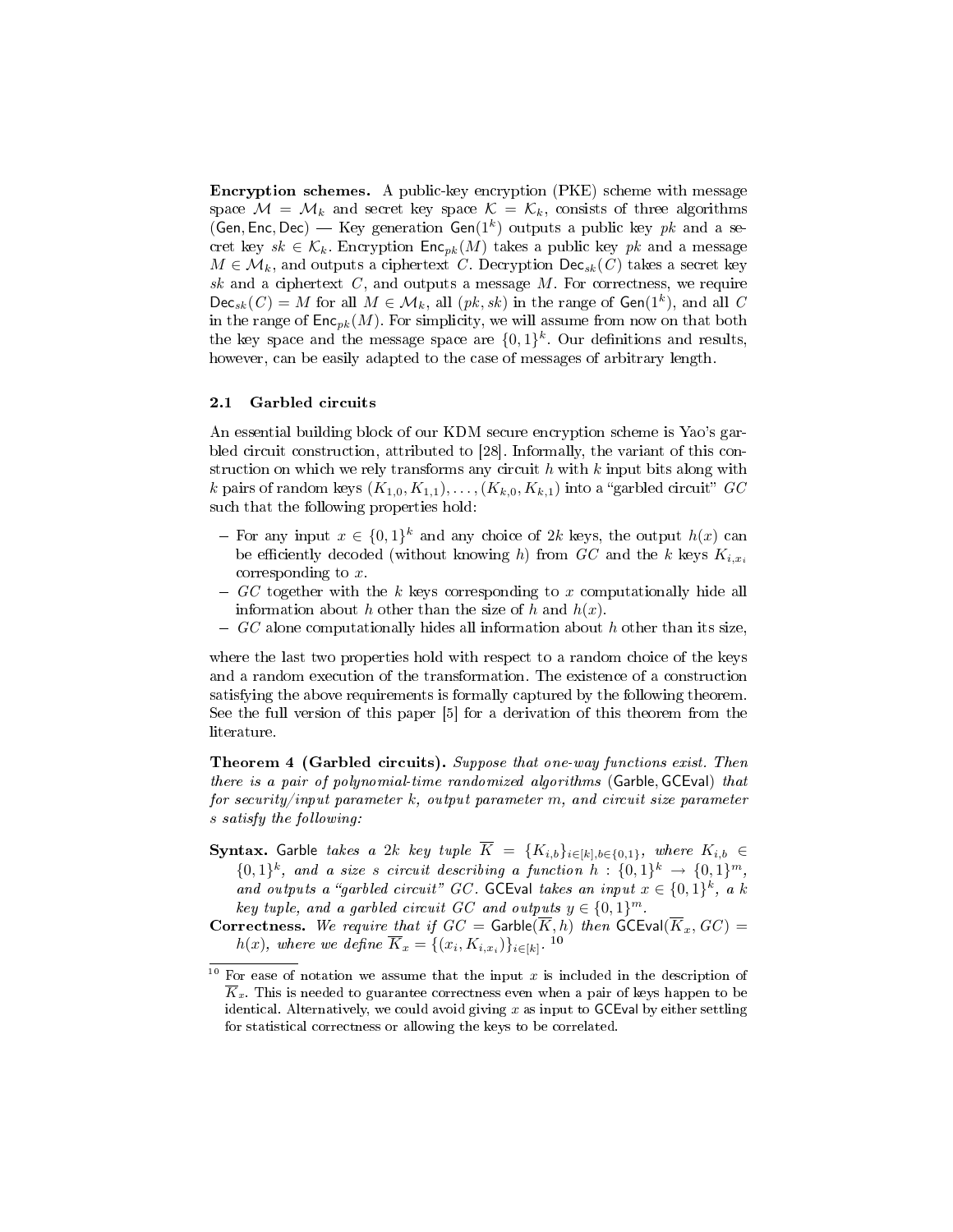Security against receiver. For every polynomials  $s(k)$ ,  $m(k)$ , every  $x \in$  $\{0,1\}^k$  and every  $h, h': \{0,1\}^k \rightarrow \{0,1\}^{m(k)}$  of size  $s(k)$  such that  $h(x) =$  $h'(x), \;{\it if}\; \overline{K} \; {\it is \; chosen \; at \; random \; then}$ 

 $\overline{K}_x \circ \mathsf{Garble}(\overline{K},h) \stackrel{\mathsf{c}}{\approx} \overline{K}_x \circ \mathsf{Garble}(\overline{K},h')$ 

Security against outsiders. For every polynomials  $s(k)$ ,  $m(k)$  and every  $h, h' : \{0,1\}^k \rightarrow \{0,1\}^{m(k)}$  of size  $s(k)$ , if  $\overline{K}$  is chosen at random then

$$
\mathsf{Garble}(\overline{K}, h) \stackrel{\text{c}}{\approx} \mathsf{Garble}(\overline{K}, h')
$$

#### 2.2 Key-dependent message security

Loosely speaking, the notion of key-dependent message (KDM) security gives an adversary access to encryptions of messages of the form  $h(sk)$ , where  $h : \mathcal{K} \rightarrow$  $M$  is a function that the adversary can choose from some family. The formal definition below is taken from Black et al. [6] and allows the function to depend on some  $N = N(k)$  secret keys. While handling multiple keys is important for the application to formal cryptography (see Section 6), much of the technical challenge is already manifested in the case  $N = 1$ , and so the reader may wish to focus on this case initially.

**Definition 1 (KDM security).** Let  $PKE = (Gen, Enc, Dec)$  be a public-key encryption scheme with message space M and secret key space K. Let  $\overline{pk}$  :=  $\left( pk_1, \ldots, pk_N \right)$  and  $sk := \left( sk_1, \ldots, sk_N \right)$  be public, resp., secret key vectors, where  $N = N(k) > 0$  is a positive-valued function. Let A be a PPT machine. Let

 $R-\mathsf{Real}_{\overline{pk},\overline{sk}}$  be the oracle that on input a function  $h:\mathcal{K}^N\rightarrow \mathcal{M}$  (encoded as a circuit) and  $\mu \in [N]$  returns  $C \leftarrow \mathsf{Enc}(pk_{\mu}, h(sk)),$  and

 $-$  Fake $_{\overline{pk}}$  be the oracle that on input h,  $\mu$  as above returns  $C \leftarrow \textsf{Enc}(\overline{pk}_{\mu}, 0^k)$ . The KDM advantage of A is

$$
\mathsf{Adv}_{\mathsf{PKE},A}^{\mathsf{KDM}}(k) := \mathsf{Pr}\left[A^{\mathsf{Real}_{\overline{pk},\overline{sk}}(\cdot,\cdot)}(\overline{pk}) = 1\right] - \mathsf{Pr}\left[A^{\mathsf{Fake}_{\overline{pk}}(\cdot,\cdot)}(\overline{pk}) = 1\right]
$$

where  $(\overline{pk}_i, \overline{sk}_i) \leftarrow \mathsf{Gen}(1^k)$  for  $i \in [N]$  in both probabilities. We say that PKE is KDM secure with respect to a function class  $\mathcal H$  iff for every polynomial N and every PPT A that only queries its oracle with functions  $h \in \mathcal{H}$ , the advantage function  $\mathsf{Adv}_{\mathsf{PKE},A}^{\mathsf{KDM}}$  is negligible in the security parameter. PKE is fully KDM secure iff PKE is KDM secure with respect to the class  $H$  that consists of all functions.

Examples of KDM function classes. The following examples of KDM function classes will be important for us.

Clique/circular security. Let  $\mathcal{S}_N$  consist of all functions  $h_i: (\{0,1\}^k)^N \to$  $\{0,1\}^k$  for  $i \in [N]$ , where  $h_i(\overline{sk}_1,\ldots,\overline{sk}_N) = \overline{sk}_i$ . Thus, KDM security

with respect to  $\mathcal{S}_N$  allows the adversary to obtain encryptions  $\mathsf{Enc}_{\overline{pk}_i}(sk_j)$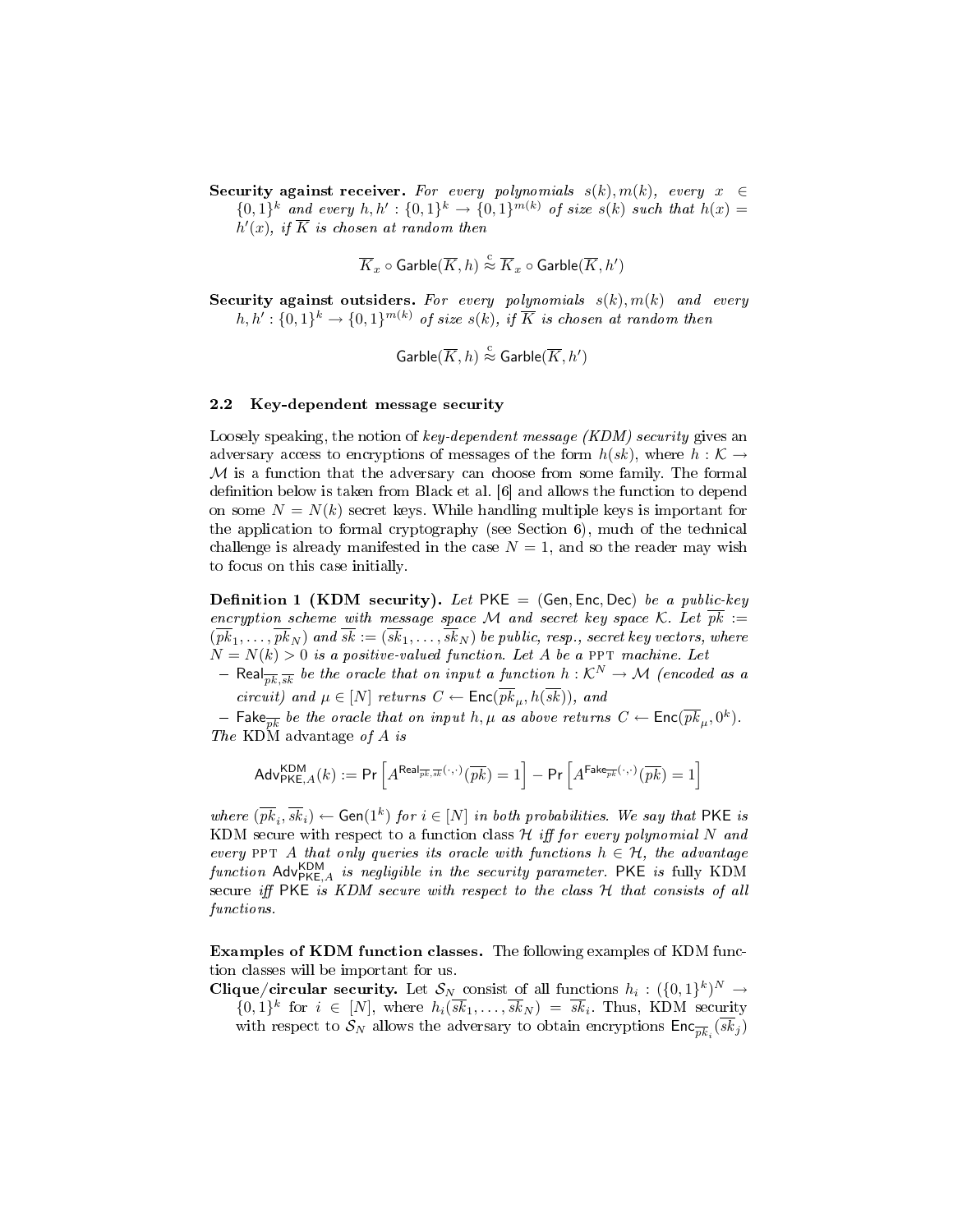for every  $i, j \in [N]$ . This was called "clique security" by Boneh et al. [7] who gave a scheme that is KDM secure with respect to  $S_N$  for every  $N$  that is polynomial in the security parameter. (See Applebaum et al. [3] for another construction.) Security with respect to  $S_N$  implies "N-circular security". This notion, defined by  $[9]$  states that for independently generated N key pairs  $(pk_1, sk_1), \ldots, (pk_N, sk_N)$ , the vector of N encryptions  $\mathsf{Enc}_{pk_1}(sk_2), \mathsf{Enc}_{pk_2}(sk_3), \ldots, \mathsf{Enc}_{pk_N}(sk_1)$  is indistinguishable from  $\mathsf{Enc}_{pk_1}(0^k), \ldots, \mathsf{Enc}_{pk_N}(0^k)$ .

- Bounded security. Let  $\mathcal{C}_{N,L}$  consist of all functions  $h: (\{0,1\}^{k})^{N} \rightarrow \{0,1\}^{k}$ that can be described with circuits of size at most  $L$ . We say that a scheme is  $(N, L)$  bounded KDM secure, if it is KDM secure with respect to  $\mathcal{C}_{N(k),L(k)},$ where  $k$  denotes both the security parameter and the secret key size.
- Full (unbounded) security. Full KDM security is equivalent to requiring that a scheme is KDM secure with respect to  $\mathcal{C}_{N,L}$  for every polynomials, in the security parameter,  $N$  and  $L$ . Note that this definition seems like the best one should look for, since a ppt adversary cannot generate circuits (i.e., queries) of superpolynomial size.

Finally, we say that a scheme has single-key KDM security, if in the KDM attack above the number of keys  $N$  is restricted to being 1. This notion makes sense with respect to bounded/unbounded security, where in the case of or clique or circular security it is equivalent to "self reference security"  $-$  the adversary has access to  $\mathsf{Enc}_{pk}(sk)$ .

#### 2.3 KDM security from homomorphic encryption

In this section we observe that one can get KDM security from a certain kind of homomorphic encryption schemes.

**Definition 2** (Homomorphic encryption). Let  $\mathcal{H} = {\mathcal{H}_k}$  be a sequence of sets of Boolean circuits. A tuple of algorithms  $\xi = (Gen, Enc, Dec,Eval)$  is a homomorphic encryption scheme with respect to  $H$ , if (Gen, Enc, Dec) is a public key encryption scheme, and in addition for every  $(\mathit{pk}, \mathit{sk}) \leftarrow \mathsf{Gen}(1^k)$ ,  $h \in \mathcal{H}_k$ and message  $M \in \mathcal{M}$ 

$$
\mathsf{Dec}_{\mathit{sk}}\big(\mathsf{Eval}_{\mathit{pk}}(h, \mathsf{Enc}_{\mathit{pk}}(M))\big) = h(M)
$$

We say that  $\xi$  satisfies strong (statistical) function-privacy if for every  $h \in \mathcal{H}_k$ , pk in the range of  $Gen(1^k)$  and  $M \in \mathcal{M}$ , Eval<sub>pk</sub> $(h, Enc_{pk}(M)) \stackrel{s}{\approx}$  $\mathsf{Enc}_{pk}(h(M)).$ 

 $11$  Requiring the secret key to be at most k prevents trivialities such as making the key so big that  $L(k)$ -sized circuits don't have time to read it. In fact, our scheme will satisfy a slightly stronger notion which is that the key generation algorithm will be completely independent of  $N$  and  $L$ , see Definition 5.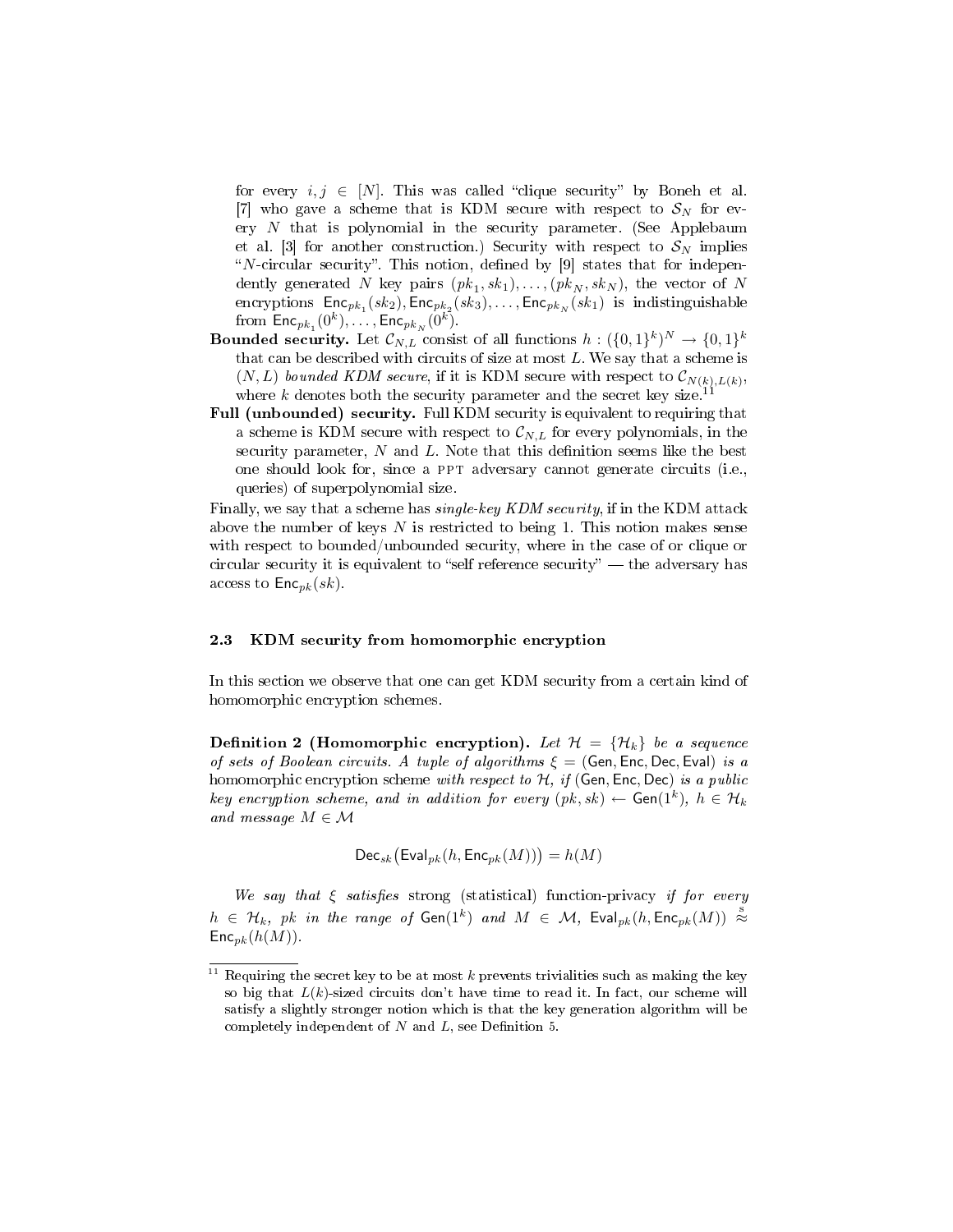We say that  $\xi$  satisfies weak (statistical) function-privacy if for every  $h, h' \in \mathcal{H}_k$ , pk in the range of  $Gen(1^k)$  and  $M \in \mathcal{M}$ , if  $h(M) = h'(M)$  then  $\mathsf{Eval}_{pk}(h, \mathsf{Enc}_{pk}(M)) \stackrel{\text{s}}{\approx} \mathsf{Eval}_{pk}(h', \mathsf{Enc}_{pk}(M))$ .<sup>12</sup>

We say that a scheme is *fully homomorphic* if (1) for every polynomial  $s = s(k)$  it is homomorphic with respect to the family  $\mathcal{H} = {\mathcal{H}_k}$ , where  $\mathcal{H}_k$ is the set of all Boolean circuits of size at most  $s(k)$ , and (2) the running time (and hence also output size) of both the encryption and decryption algorithm is a fixed polynomial in the security parameter  $k$ . It was a longstanding open problem to come up with even a plausible candidate for such a scheme, until this was achieved this year by Gentry [15], who gave such a candidate based on ideal lattices.<sup>13</sup> If a scheme satisfies only (1) (but not necessarily (2)) then we say that it is *size-dependent* homomorphic encryption. There is a trivial construction of a size dependent homomorphic encryption: just have Eval concatenate the circuit to the ciphertext. Using Yao's garbled circuit construction and two-message OT one can get a size-dependent homomorphic encryption with weak function privacy. In contrast, *strong* function privacy for this class  $H$  implies condition (2).

As mentioned in Section 1.2, we observe that a homomorphic encryption scheme with respect to a class  $H$  that is strongly function-private and is circular secure, is also KDM secure with respect to the same class. This already implies that Gentry's scheme is fully KDM secure under certain assumptions that do not refer to full KDM security (i.e., hardness of a certain bounded-distance decoding problem on ideal lattices, a sparse subset sum problem, and assuming the scheme is circular secure). Moreover, for this application we can relax the condition to weak function-privacy:

Theorem 5. Suppose that there is a homomorphic encryption scheme with respect to a class  $H$  that is weakly function private and 1-circular secure. Then there is a single-key KDM-secure scheme with respect to the same class H.

Proof Sketch Let (Gen, Enc, Dec, Eval) be the homomorphic encryption scheme. Our encryption scheme (Gen', Enc', Dec') will be as follows:

Key Generation Gen'(1<sup>k</sup>) runs  $(pk, sk) \leftarrow$  Gen(1<sup>k</sup>) and outputs the same secret key sk and as public key the concatenation of pk and  $C = \mathsf{Enc}_{pk}(sk)$ .

**Encryption** Enc $'_{pk,C}(M)$  outputs Eval $_{pk}(const^M, C)$ , where  $const^M$  is the constant function that always outputs  $M$ .

**Decryption** We have  $Dec' = Dec$ .

 $12$  One can naturally define *computational* versions of weak and strong function privacy, in which case one needs to allow the distinguisher to get the secret key as part of the input, and in some applications also the randomness used to generate this secret key.

<sup>&</sup>lt;sup>13</sup> The fully homomorphic version of Gentry's scheme requires three assumptions: hardness of a certain bounded-distance decoding problem on ideal lattices, hardness of a sparse version of subset sum, and circular security of his basic ideal-lattice based scheme.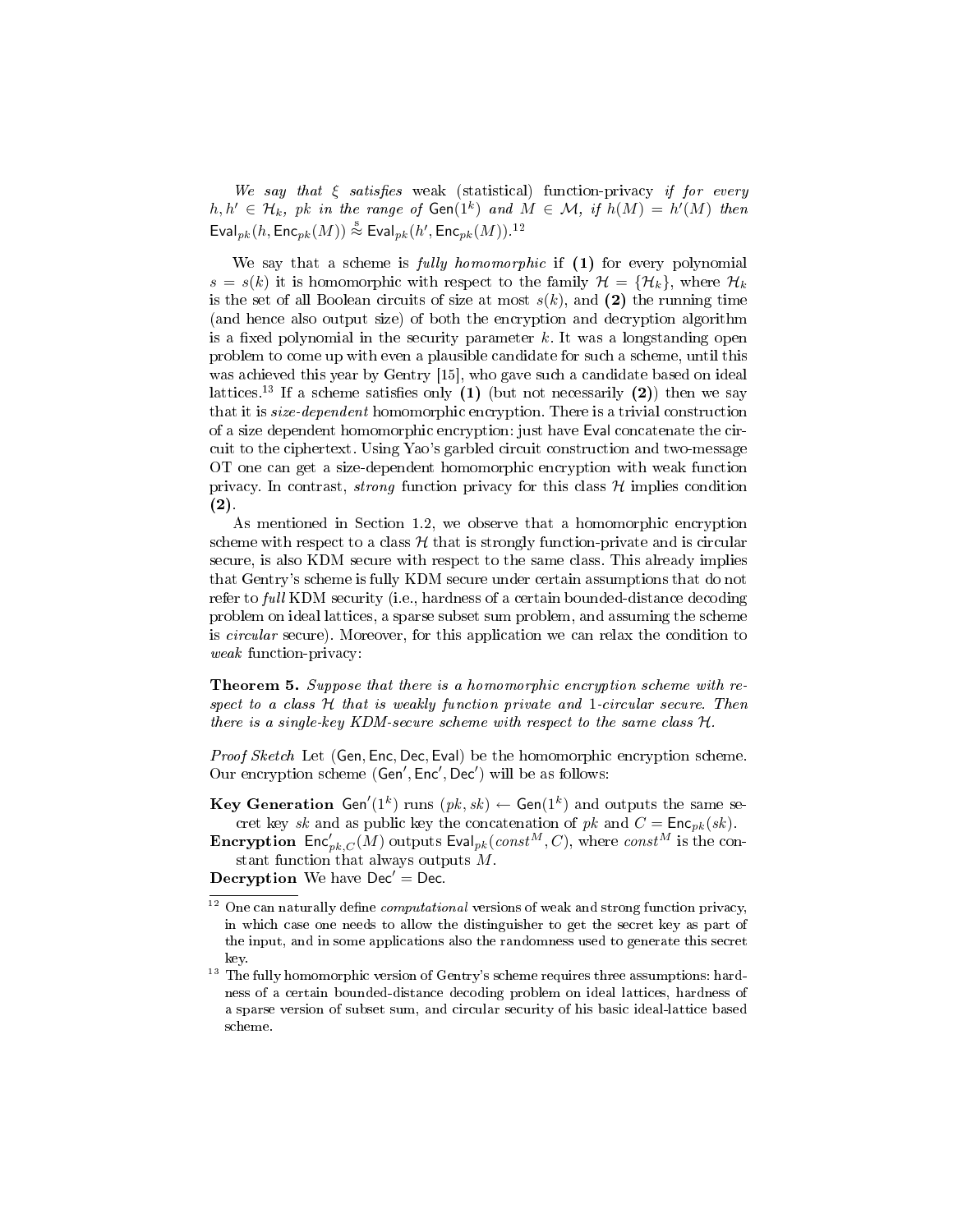Correctness follows easily from the homomorphic property. For security, consider a KDM attacker, that queries an oracle with  $h$  and gets back  $\mathsf{Enc}_{pk,C}'(h(sk)) = \mathsf{Eval}_{pk}(const^{h(sk)}, C$ ). We proceed by a hybrid argument. Suppose that the oracle was changed so that it returned  $\textsf{Eval}_{pk}(h, C)$ . Since C is an encryption of sk, and obviously  $const^{h(sk)}(sk) = h(sk)$ , and the scheme satisfies weak function-privacy this will not change the attacker's output distribution. (Since we need the secret key to compute  $const^{h(sk)}$ , we will need here to use the fact that weak function-privacy holds even with respect to distinguishers that know the secret key.) The new oracle, however, can be simulated by the attacker on its own (since it does not use the secret key at all, but only h and  $C$ ). Hence, we complete the proof by appealing to the circular security of the encryption, to argue that C might as well be an encryption of "junk".

As a corollary, assuming the *circular* security of a version of Paillier's cryptosystem [26, 11], the homomorphic PKE construction from [20] yields a KDMsecure encryption scheme with respect to the class of branching programs of a bounded (polynomial) length, but unbounded (polynomial) size. In other words, the length of the ciphertexts should only depend on the length of branching programs computing the KDM function but not on their size. Compared to the alternative based on the circular-secure version of Gentry's scheme, the conclusion is much weaker but the assumption is different (and seemingly more conservative).

### 3 Targeted Encryption

The main tool we use to realize our KDM secure scheme is a new notion we call targeted encryption. This is a variant of a public key encryption scheme that has the following curious property: the encryption algorithm gets, apart from the message x, two additional inputs: an index  $i \in [k]$  (where k is the bit length of the secret key), and a bit b. The decryption algorithm successfully retrieves  $x$  if the  $i^{th}$  bit of the secret key is b, but otherwise gets no information about  $x^{14}$ 

Definition 3 (Targeted encryption). An targeted encryption scheme TES consists of a tuple of algorithms (TGen,TEnc,TDec) such that on security parameter k, TGen outputs a pair  $(pk, sk)$  with  $sk = (sk_1, \ldots, sk_k) \in \{0, 1\}^k$  and:

**Targeted decryption** For every message  $x \in \{0,1\}^n$  and index  $i \in [k]$ ,

$$
\mathsf{TDec}_{sk}(\mathsf{TEnc}_{pk,i,sk_i}(x)) = x.
$$

I.e., it is possible for a sender, given  $(i, b)$ , to encrypt a message x such that the following hold: if the  $i<sup>th</sup>$  bit of the secret key is b, then the receiver decrypts this message successfully.

 $14$  We do not actually require a targeted encryption to also have a standard ("untargeted") encryption algorithm, that always succeeds although this can easily be achieved by, say, concatenating two encryptions using parameters  $i, 0$  and  $i, 1$ . Later, to achieve multiple-key security, we will need to assume such an algorithm with particular properties, see Section 5.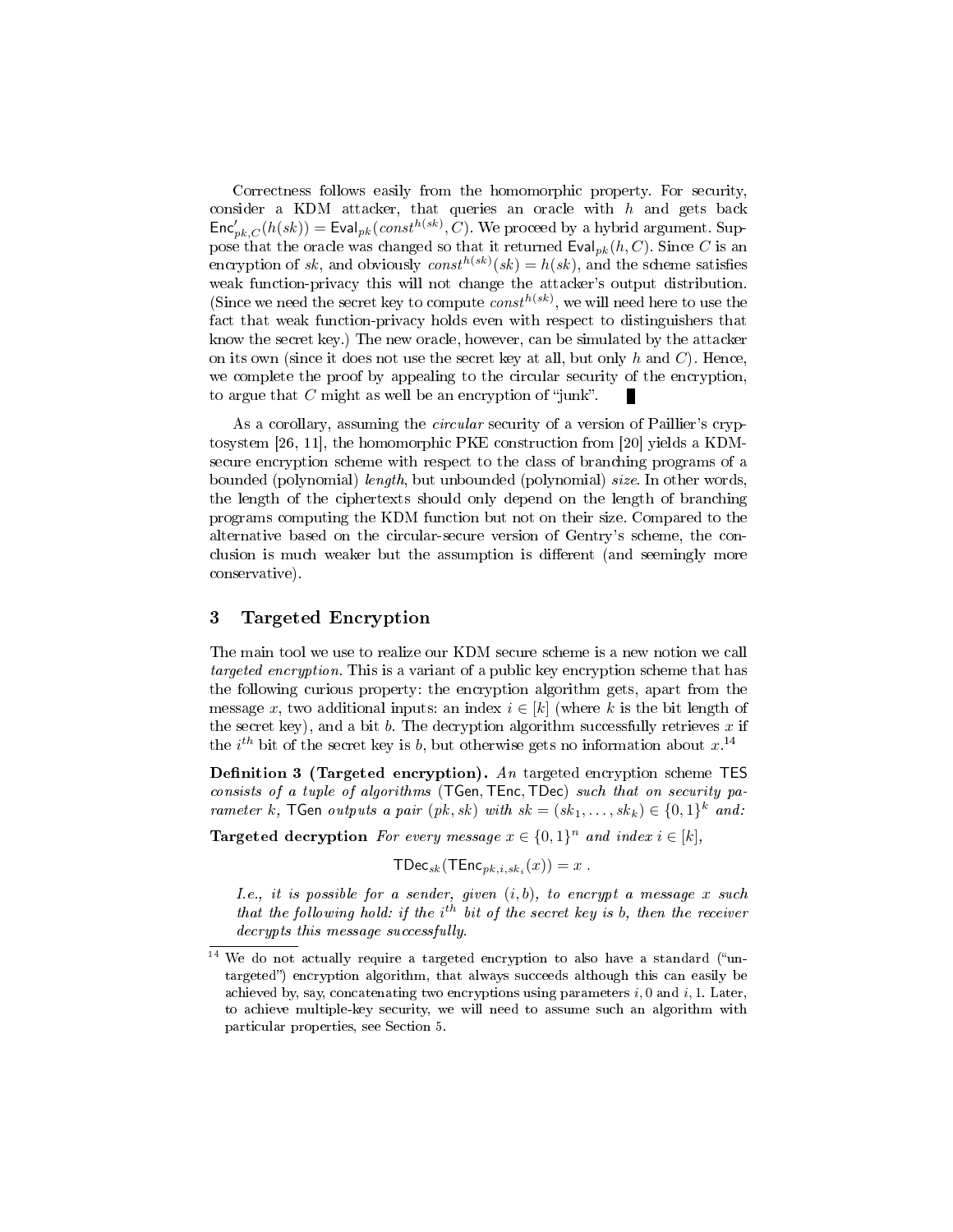(Statistical) security against receiver For every  $x, x' \in \{0, 1\}^n$  and index  $i \in [k],$ 

$$
\mathsf{TEnc}_{pk,i,1-sk_i}(x) \stackrel{\rm s}{\approx} \mathsf{TEnc}_{pk,i,1-sk_i}(x') .
$$

*I.e.*, if the  $i^{th}$  bit of the secret key is not b, then the receiver gets no information about the message  $x^{15}$ 

Security against outsiders For every  $x, x' \in \{0, 1\}^n$ , index  $i \in [k]$ , and  $b \in$  $\{0,1\},\$ 

$$
pk \circ \mathsf{Enc}_{pk,i,b}(x) \stackrel{c}{\approx} pk \circ \mathsf{Enc}_{pk,i,b}(x') .
$$

I.e., outsiders, who do not know the secret key, get no information about the encryption, even if the  $i^{th}$  bit of sk does equal b.

The next theorem states that targeted encryption scheme can be obtained from either the DDH or the LWE assumptions.

**Theorem 6.** Suppose that (1) the DDH Assumption holds, or (2) the LWE assumption holds (with certain parameters),<sup>16</sup> then there exists a targeted encryption scheme.

Theorem 6 is proven by showing that targeted encryption is implied by both the work of Boneh et al. [7] and the work of Applebaum et al. [3] (see the full version [5] of this paperfor the formal proof). The idea of the proof is as follows. Both works give schemes that are KDM secure with respect to affine functions over  $\mathbb{Z}_q^k$  for some number q, where k being the secret key size. Their proofs,<sup>17</sup> however, actually give the following stronger homomorphic property: there exists an algorithm Eval that gets the public key and an affine function  $h: \mathbb{Z}_q^k \to$  $\mathbb{Z}_q^k$ , and outputs an encryption of  $h(sk)$  that is statistically indistinguishable from  $\mathsf{Enc}_{pk}(h(sk))$ . Note that this is a property that indeed immediately implies KDM security for affine functions. We will use this property to get the following targeted encryption scheme: to encrypt a message  $x \in \{0,1\}^n$  so that it can only be decrypted if the  $i^{th}$  bit of the key is b, we view x as an element inside  $\mathbb{Z}_q$ (using some natural embedding for large enough  $q$ , where if  $n$  is too large, we encrypt x in chunks) and choose a random  $r \in \mathbb{Z}_q$  and use the encryption of scheme to encrypt  $r \cdot (sk_i - b) + x$ . Note that this is an affine function of  $sk_i$ <sup>18</sup> and its value is independent of x if  $sk_i \neq b$ , but is equal to x otherwise. Some complications arise from the fact that in  $[7]$  the group is actually given "in the exponent", where in [3] the key is not a bit string, but rather a vector in  $\mathbb{Z}_q^k$ . Nevertheless, these issues can be easily handled in both cases.

 $^{15}$  For our purposes we can relax this notion to computational indistinguishability with respect to distinguishers that get the secret key as additional input.

<sup>&</sup>lt;sup>16</sup> The exact group for DDH and parameters for LWE are inherited from the assumptions [7, 3]; one important note is that we need to assume LWE for a prime modulus that is polynomial in the security parameter.

 $17$  In [7]'s case, the above is true for what they call their "expanded" scheme.

<sup>&</sup>lt;sup>18</sup> Indeed this is the function  $h(sk) = \langle \overline{r}, sk \rangle + x'$ , where  $\overline{r}_i = r, \overline{r}_j = 0$  for  $j \neq i$ , and  $x' = x - b \cdot r$ .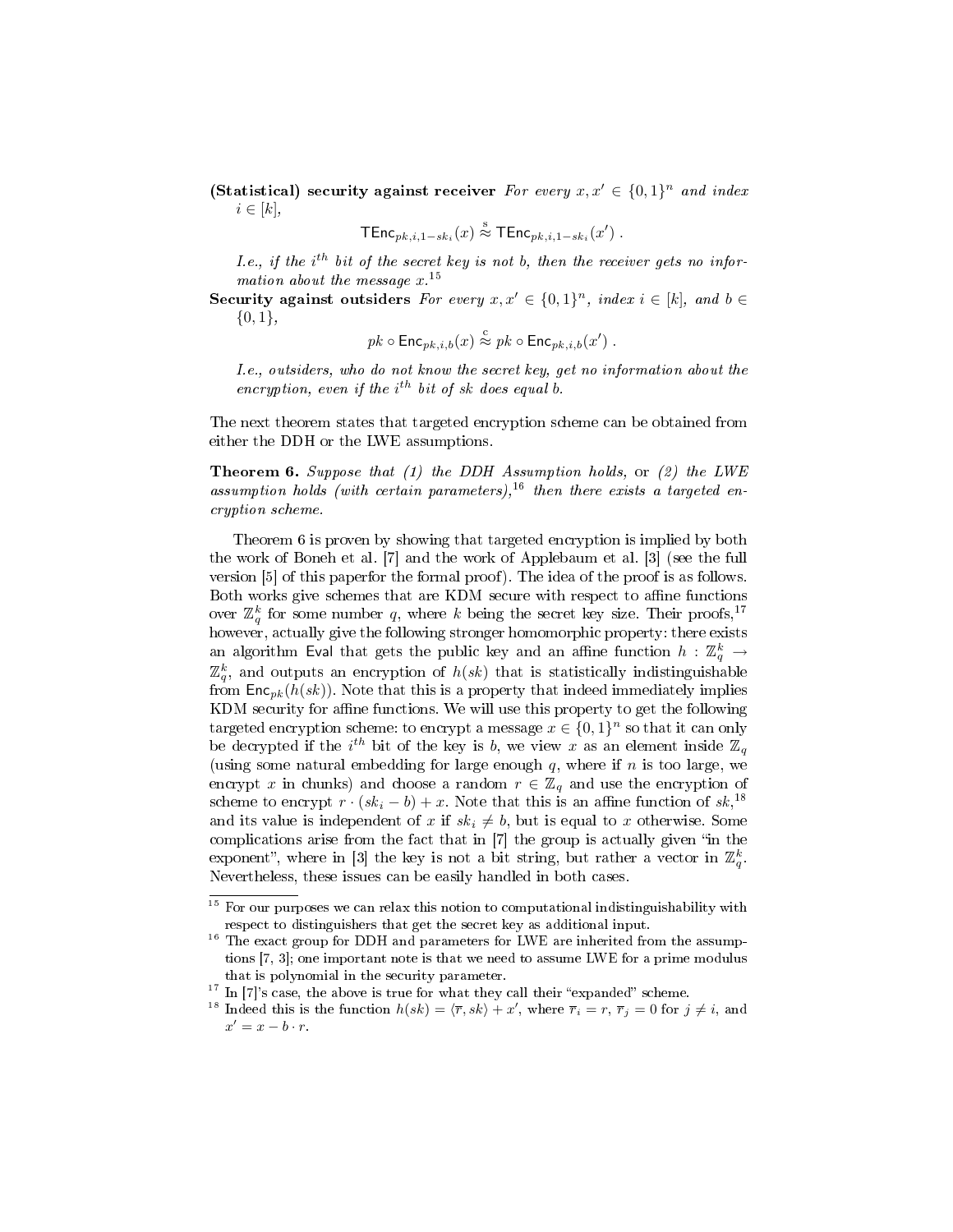Discussion — Targeted encryption and oblivious transfer. Recall that in a (one out of two) oblivious transfer (OT) protocol, a sender holds a pair of values  $(x_0, x_1)$ , and a receiver has a bit b. At the end of the protocol, the receiver learns  $x_b$  and learns nothing about  $x_{1-b}$ , while the sender learns nothing about b. A two-message OT protocol is one that consists of only two messages  $-$  the first from the receiver and the second from the sender. It is easy to see that any two-message OT implies a public-key cryptosystem (with the first message being the public key); in addition, almost all popular candidates for public-key cryptosystems imply two-message OT protocols.

A targeted encryption scheme can be thought of as a type of "self-referential" OT where the receiver's input selection bits are equal to the secret information it keeps after its first message (i.e., the secret key). It does not satisfy, however, the standard notion of  $\overline{OT}$ , since the sender is not guaranteed to learn *nothing* about this secret key (although the "security against outsiders" property does imply that the sender cannot recover it completely). We note that it is possible (though we do not need to use this fact in this paper) to transform an OT with such a guarantee into a full-fledged  $\overline{OT}$ , using the techniques of [16, 10].

### 4 Our Bounded KDM Secure Construction

Let k be the security parameter. Let  $TES = (TGen, TEnc, TDec)$  be a targeted encryption scheme. We will construct the following PKE scheme  $\mathsf{bKDM} =$ (Gen, Enc, Dec) that is parameterized over polynomials N and L.

**Key generation.** Gen(1<sup>k</sup>) samples and outputs  $(pk, sk) \leftarrow \mathsf{TGen}(1^k)$ .

- **Encryption.** Enc<sub>pk</sub>(M) chooses 2k random strings  $\overline{K} = (K_{i,b})_{(i,b)\in[k]\times\{0,1\}}$  and computes the garbled circuit transformation on  $\overline{K}$  and the constant function const<sup>M</sup> that outputs M on every input  $x \in \{0,1\}^k$ . We use S, which is some fixed polynomial  $S(N, L)$  to be specified later, as the size parameter for the garbled circuit transformation. Let  $GC$  be the resulting output. Enc also computes for every  $(i, b) \in [k] \times \{0, 1\}$  the value  $\tilde{K}_{i,b} = \tilde{\mathsf{TEnc}}_{pk, i,b}(K_{i,b})$  and outputs  $C := (GC, (K)_{i,b})_{(i,b)\in[k]\times\{0,1\}}$  as the ciphertext.
- Decryption. Dec<sub>sk</sub>  $(GC, (\tilde{K}_{i,b})_{i,b})$  parses  $sk = (sk_1, \ldots, sk_k) \in \{0,1\}^k$  and computes the value  $K_i = \textsf{TDec}_{sk}(\tilde{K}_{i,sk_i})$  for every  $i \in [k]$ . Then, it outputs the result of evaluating the garbled circuit  $GC$  on  $K_1, \ldots, K_k$ .

It is easily verified that the decryption will indeed output  $const^M(sk) = M$ . We would like to emphasize that key generation does not depend on  $L$  or  $N$ , only encryption does. Hence, we can generate and distribute keys even without knowing  $L$  and  $N$  in advance.

#### 4.1 Single-key security of the construction

We now show that **bKDM** is KDM secure for the case of a single key (i.e.,  $N = 1$ . In Section 5, we show that if the underlying targeted encryption scheme is circular secure (when suitably interpreted as a PKE scheme), bKDM actually is secure for an arbitrary number of keys.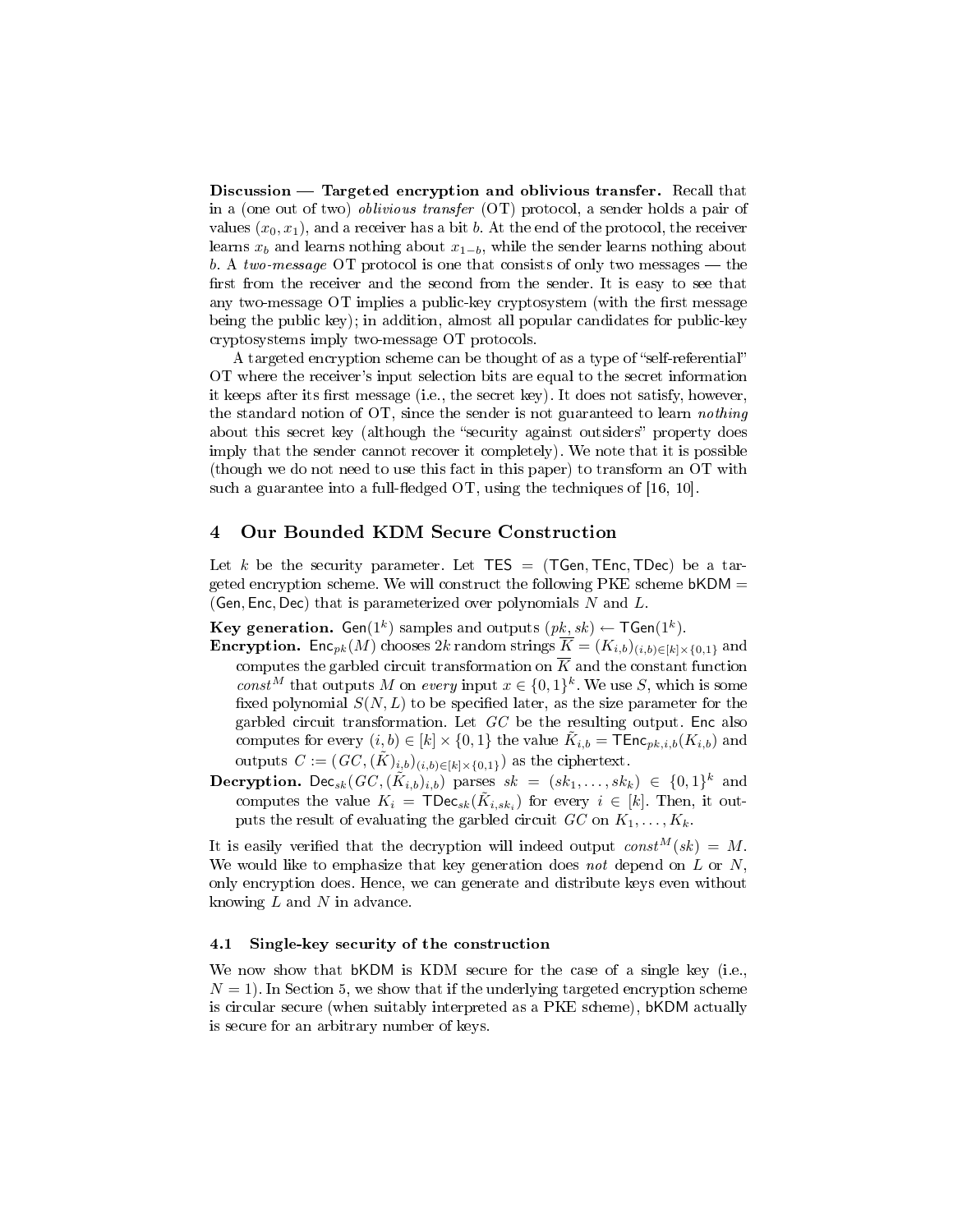**Theorem 7.** If  $TES = (TGen, TEnc, TDec)$  is a targeted encryption scheme, then for every polynomial L, bKDM instantiated with  $S(N, L) = L$  is  $(1, L)$ bounded KDM secure.

*Proof* Fix  $N = 1$ , an arbitrary L and a PPT adversary A on bKDM's bounded KDM security. In order to keep the notations simple, we concentrate on the single query case (i.e., the attacker only asks a single key related query). The multi query case, however, easily follows from the same lines. We proceed in games. Let  $X_i$  be A's output in Game i, and write  $X_i \approx X_j$  as a shorthand for  $Pr[X_i = 1] - Pr[X_i = 1] \in$  negl. See Table 1 for an overview of all games used in the proof. In all the following games,  $(sk, pk)$  are chosen at random using TGen and the oracles get  $h: \{0,1\}^k \to \{0,1\}^k$  as input.

**Game** 0 is the real KDM game. Namely, the oracle Real<sub>pk,sk</sub> returns the ciphertext  $\mathsf{Enc}_{nk}(h(sk))$ . Recall that this is computed by (1) choosing a random 2k key tuple  $\overline{K}$ , (2) encrypting the keys using TEnc to obtain a tuple of ciphertexts  $\tilde{K}$  where  $\tilde{K}_{i,b} = \textsf{TEnc}_{pk}(K_{i,b})$  for every  $(i,b) \in [k] \times \{0,1\}$ , and (3) computing  $GC =$  Garble( $\overline{K}$ , const<sup>h(sk)</sup>). Ciphertext is  $C := (GC, \tilde{K})$ .

In Game 1 the oracle sets  $\tilde{K}_{i,b}$  to  $\mathsf{TEnc}_{pk}(0^k)$ , instead of  $\mathsf{TEnc}_{pk}(K_{i,b})$ , for every  $(i, b)$  with  $sk_i \neq b$ . (Note that we still use the original  $\overline{K}$  in the garbled circuit construction.) Since GC is independent from the random coins used to encrypt K, the "security against receiver" property of TES yields that  $X_0 \approx X_1$ .

In Game 2 the oracle uses h instead of  $const^{h(sk)}$  in the garbled circuit construction (i.e., it computes  $GC = \mathsf{Garble}(\overline{K},h)$ ). Since  $h(sk) = \mathit{const}^{h(sk)}(sk)$ and only the keys  $K_{sk} = (K_{i,sk_i})_i$  are used outside the garbled circuit construction, the security against receiver of the garbled circuit construction yields that  $X_1 \approx X_2$ . We note that the only role of the secret key in this game, is for deciding which elements of  $\tilde{K}$  are replaced by encryptions of  $0^k$ .

In Game 3 we go back to using the original K (also for the  $(i, b)$  with  $b \neq sk_i$ ). Again, the "security against receiver" property of TES implies that  $X_2 \approx X_3$ . Note that in this game the encryption oracle does not use the secret key at all.

We define Game 4 to be the variant of Game 3 in which we set  $\tilde{K}_{i,b} =$ **TEnc**<sub>pk</sub>(0<sup>k</sup>) for every *i*, *b* (i.e., we ignore the value of  $\overline{K}$  for this part). Since the secret key is never used in either Game  $3$  or Game  $4$ , the "security against outsiders" property of the TES implies that  $X_3 \approx X_4$ . Note that in this game, the vector  $\overline{K}$  is independent of  $\overline{K}$ .

In  $\bf{Game}\;$  5 we change  $h$  to  $\it const^{0^k}$  in the garbled circuit construction. Since no information on the key vector  $\overline{K}$ , except for the garbled circuit itself, is given in both oracles, the "security against outsiders" property of the garbled circuit construction implies that  $X_4 \approx X_5$ . (Note that we need to use the "security") against outsiders" and not the "security against receiver" property, since obviously we have no guarantee that  $h(sk) = const^{0^k}(sk)$ .)

We define Game 6 to be the game in which we go back to using the real  $\tilde{K}$ . Since the oracles do not use the secret key, we get that  $X_5 \approx X_6$ . Observe that the encryption oracle is exactly the Fake oracle as per Definition 1, and hence we have completed the proof.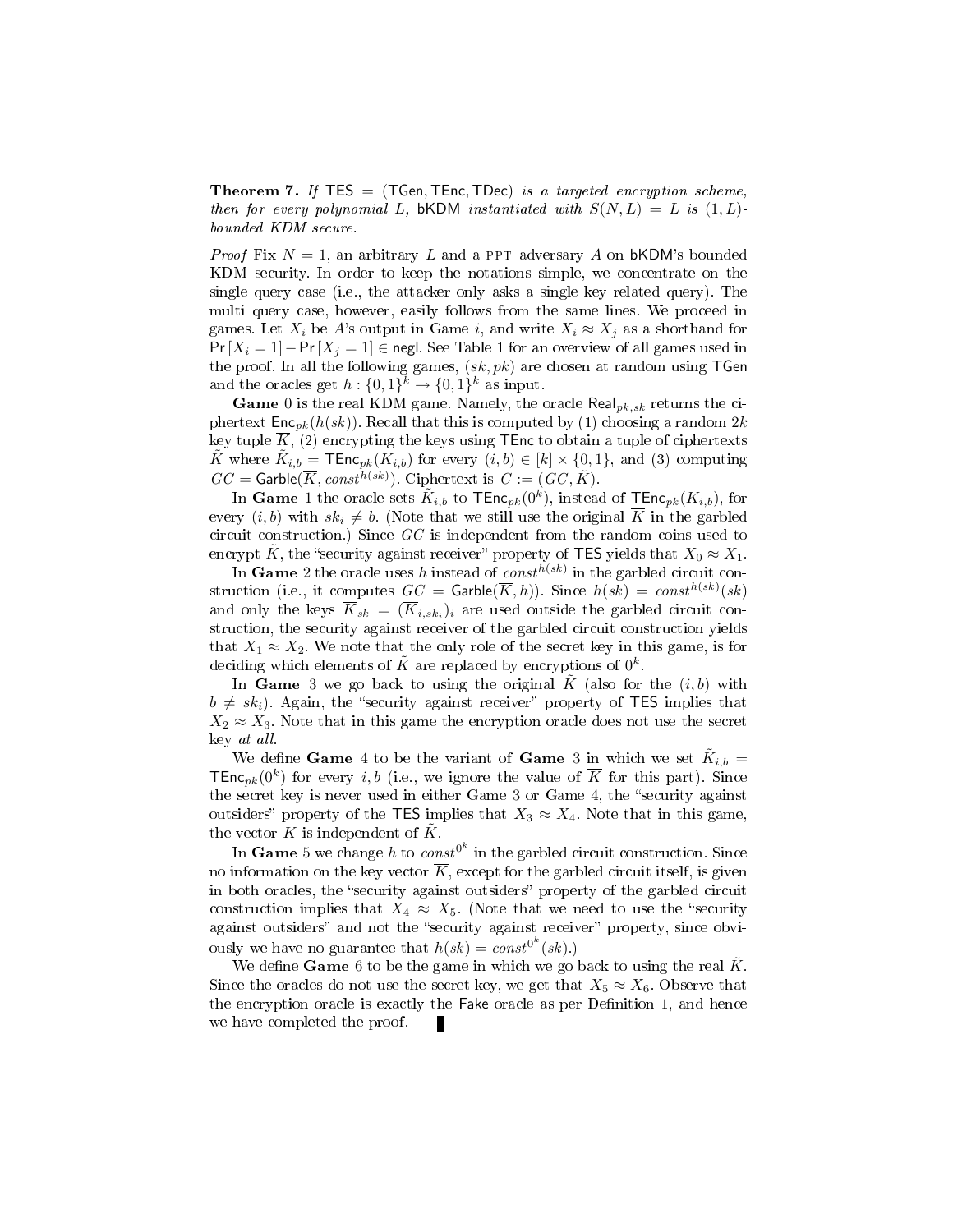| Game           | Oracle | $\tilde{K}_{i,sk_i}$        | $K_{i,1-sk_i}$                | Function                 | Remark                 |
|----------------|--------|-----------------------------|-------------------------------|--------------------------|------------------------|
|                | needs  |                             |                               | in $GC$                  |                        |
| $\theta$       | pk, sk | $\mathsf{TEnc}(K_{i,sk_i})$ | $\mathsf{TEnc}(K_{i,1-sk_i})$ | $const^{h(sk)}$          | Real KDM game          |
| $\mathbf{1}$   | pk, sk | $\mathsf{TEnc}(K_{i,sk_i})$ | $\mathsf{TEnc}(0^k)$          | $const^{h(sk)}$          | TES's sec. ag. recv.   |
| $\overline{2}$ | pk, sk | $\mathsf{TEnc}(K_{i,sk_i})$ | $\mathsf{TEnc}(0^k)$          | h                        | $GC$ 's sec. ag. recv. |
| 3              | pk     | $\mathsf{TEnc}(K_{i,sk_i})$ | $\mathsf{TEnc}(K_{i,1-sk_i})$ | $\boldsymbol{h}$         | TES's sec. ag. recv.   |
| 4              | p k    | $\mathsf{TEnc}(0^k)$        | $\mathsf{TEnc}(0^k)$          | $\hbar$                  | TES's sec. ag. outs.   |
| 5              | p k    | $\mathsf{TEnc}(0^k)$        | $\mathsf{TEnc}(0^k)$          | $const^{0^k}$            | $GC$ 's sec. ag. outs. |
| 6              | p k    | $\mathsf{TEnc}(K_{i,sk_i})$ | $\mathsf{TEnc}(K_{i,1-sk_i})$ | $const^{\overline{0^k}}$ | TES's sec. ag. outs.   |
|                |        |                             |                               |                          | fake KDM game          |

**Table 1.** Overview of the games used in the proof of Theorem 7. We use boxes to highlight the component that changed from the previous hybrid, and note in the remark the justification for the fact that the hybrid is indistinguishable from the previous one.

# 5 Multiple Key Security

While the notion of KDM security for a single key is challenging and elegant, many of the applications actually require KDM security in the presence of arbitrarily (polynomially) many keys. Hence, let now the number of keys  $N$  be an arbitrary polynomial in the security parameter. We will prove that our scheme **bKDM** from Section 4 is  $(N, L)$ -bounded KDM secure, but now under an additional assumption, and with different parameters.

Complication and central idea. Recall the proof of Theorem 7. There, we have first substituted the function  $const^{h(sk)}$  that is evaluated by GC by the KDM query function  $h$  itself. By the secrecy against receiver property of the garbled circuit, we could argue that this change goes unnoticed by the receiver. This modification was a crucial step in our proof, since it allowed to construct the garbled circuit without knowing sk. Recall that in multiple secret keys case, the security is defined with respect to  $N$  public and secret keys pairs  $((pk_1, sk_1), \ldots, (pk_N, sk_N)),$  and the adversary gets encryptions of a query function  $h = h(\overline{sk})$  under arbitrary  $p k_{\mu}$  for  $\mu \in [N]$ . Hence, we cannot simply substitute  $const^{h(\overline{sk})}$  with h directly (the secrecy against receiver property of the garbled circuit would not help in this case, since we cannot claim that  $h(\overline{sk}_{\mu}) = const^{h(\overline{sk})}$ <sup>19</sup> Instead, we will substitute  $const^{h(\overline{sk})}$  with a function h' for which  $h'(\overline{sk}_{\mu}) = h(\overline{sk})$ . This function  $h'$  contains an encryption of  $\overline{sk}$  under the receiver's public key  $pk_{\mu}$ . In this, we will have to interpret **bKDM**'s underlying targeted encryption scheme TES as a *circular-secure* encryption scheme.

<sup>&</sup>lt;sup>19</sup>  $h(\overline{sk}_{\mu})$  is not even well defined; h is expecting a vector of (secret) keys as input, and not a single key.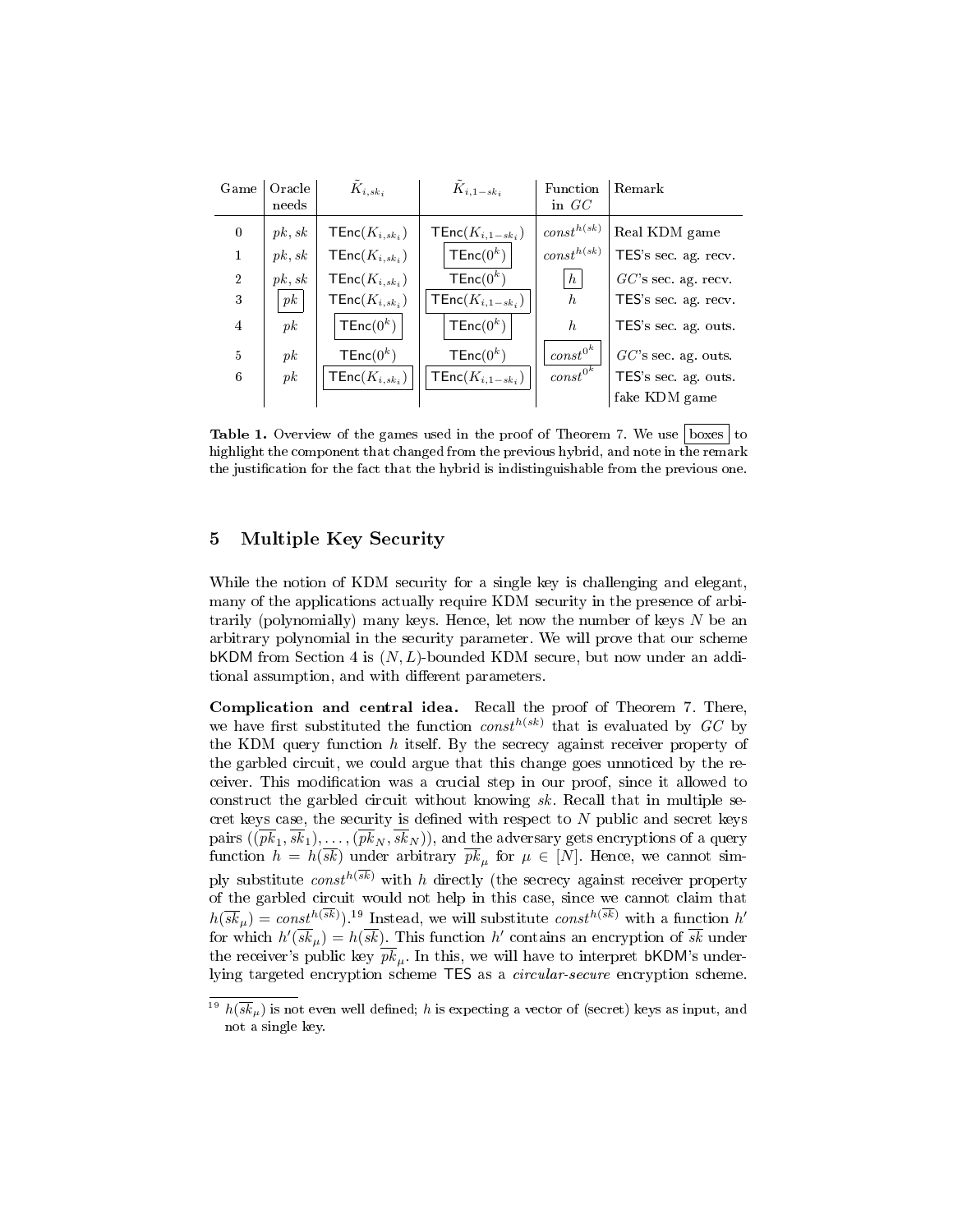(Circular security is required to guarantee that we can later replace these encryptions of secret keys with  $0^k$ -encryptions.) Since our targeted encryption scheme instance is based on the clique-secure encryption schemes of [7, 3], it already has this property. The remaining part of the proof follows the proof of Theorem 7.

Definition 4 (Augmented targeted encryption). An augmented targeted encryption scheme  $ATES = (TGen, TEnc, TDec, Enc, Dec)$  is a targeted encryption scheme (TGen, TEnc, TDec), complemented by PPT algorithms Enc, Dec for (un-targeted) encryption and decryption. We require that  $(TGen, Enc, Dec)$  is a public-key encryption scheme with message space  $\mathcal{M} \subseteq \{0,1\}^k$ . In particular,  $\mathsf{Dec}_{sk}(\mathsf{Enc}_{pk}(M)) = M$  for all  $(pk, sk) \leftarrow \mathsf{TGen}(1^k)$  and  $M \in \{0, 1\}^k$ .

We say that ATES is circular secure if (TGen, Enc, Dec) is. We stress that our both TES instances from Theorem 6 are circular secure augmented targeted encryption schemes with the natural encryption and decryption algorithms from Boneh et al. [7] and Applebaum et al. [3] respectively. The following theorem implies our main result (i.e., Theorem 1). We provide a proof in the full version [5] of this paper.

Theorem 8. If  $ATES = (TGen, TEnc, TDec, Enc, Dec)$  is a circular secure augmented targeted encryption scheme, then for every polynomials L and N, bKDM instantiated with a suitable polynomial  $S(N, L)$  is bounded KDM secure.

# 6 Application to formal cryptography

One of the main motivations to study KDM security lies in the connection between formal and computational cryptography. In formal cryptography (starting with  $[12, 13, 23]$ , cryptographic operations like encryption or digital signatures are abstracted as symbolic operators that (only) adhere to natural rules like  $D_K(E_K(M)) = M$  for symmetric encryption and decryption operators E and D. A simple calculus like this enables machine-assisted security analysis (e.g., [21, 22]). It is not a priori clear, however, that security properties proved in the symbolic calculus also hold for the computational implementation of the protocol.

Computational soundness. Abadi and Rogaway [1] were the first to relate the formal and computational views on cryptography. Specifically, they showed that every symbolically proven property also holds in the computational world, assuming a suitable computational implementation. This is usually referred to as a soundness result, and suitable computational implementations are dubbed sound. In order to provide computational soundness in this sense in face of a passive adversary, an encryption scheme essentially needs to be IND-CPA secure.

Key-cyclic expressions. There is a technical nuisance, however, that limits the generality and expressivity of [1]'s approach. Namely, the soundness result only holds for protocols that do not contain key-cyclic expressions. That is, only protocols in which no expressions with cyclic dependencies of encryption keys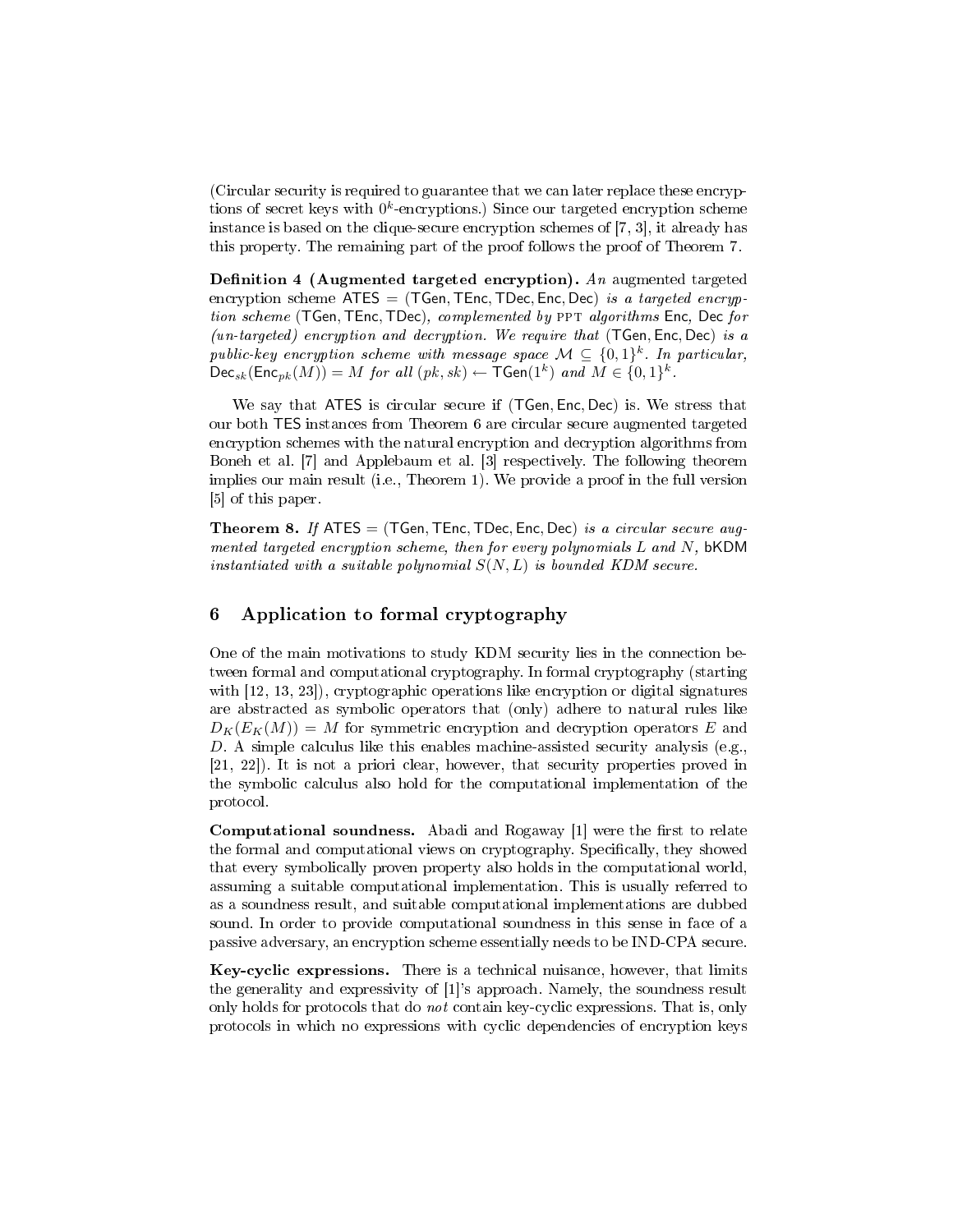(such as  $E_{K_1}(E_{K_2}(K_1))$ ) appear are considered. This is for the following reason: in the symbolic setting, the natural deduction rules explicitly require secret keys for decryption. Hence, the encrypted plaintexts in such expressions are secret by definition in the symbolic world (i.e., there is no formal way to apply, say,  $D_{K_2}$  on the ciphertext  $E_{K_1}(E_{K_2}(K_1)))$ . On the other hand, key-dependent messages like the one above, are not modeled in standard (computational) security experiments for encryption schemes.<sup>20</sup> Hence, there is an asymmetry between symbolic and computational setting, and any soundness result that connects symbolic encryption and standard computational encryption notions has to exclude key-cyclic expressions.

Soundness from Bounded KDM Security. It was informally claimed by Black et al. [6], and formally proven by Adão et al. [2], that fully KDM-secure encryption schemes imply computational soundness for arbitrary symbolic protocols. Since we can only achieve bounded KDM security against arbitrary circuits up to a certain size, we ask whether bounded KDM security suffices for computational soundness of arbitrary symbolic protocols. The answer we give is essentially affirmative.

To do so, we introduce the following slight strengthening of bounded KDM security:

Definition 5 (Length-dependent bounded KDM security). A PKE scheme with message space  $\mathcal{M} \subseteq \{0,1\}^*$  is N-key length-dependent bounded KDM secure, if it is KDM secure with respect to the circuit class of all  $h$ :  $({0,1}<sup>k</sup>)<sup>N</sup> \rightarrow {0,1}<sup>l</sup> \vee<sup>|h|</sup>$ , where |h| is the circuit size of h.

That is, length-dependent KDM secure schemes are secure against larger KDM queries if longer messages are encrypted. We stress that our scheme bKDM from Section 4 is  $N$ -key length-dependent bounded KDM secure, if we choose  $L$ suitably (e.g.,  $L = |M|^{2.1}$ ) during encryption. Namely, bKDM's key generation algorithm does not depend on  $N$  or  $L$ , and the proofs of Theorems 7 and 8 do not use that  $L$  is fixed.

Theorem 9 (Following [1, 2]: Bounded KDM security implies soundness). Let bKDM be an N-key length-dependent KDM secure PKE scheme, and let P be a symbolic protocol with N parties in the setting of  $Ad\tilde{a}$  o et al. [2]. Then bKDM provides a computationally sound implementation of P.

We stress that the choice of symbolic setting [2] was made only for simplicity. We provide a proof outline in the full version [5] of this paper.

Application of our results. Theorem 9 can be instantiated with our scheme bKDM from Section 4. (As argued above, bKDM actually is N-key lengthdependent bounded KDM secure.) This yields the first encryption scheme that provides soundness under a standard computational assumption.

 $20$  Some subsequent soundness results (e.g., [4, 24]) consider an active adversary and require IND-CCA security. We stress that does not change the technical complications regarding key-cyclic expressions.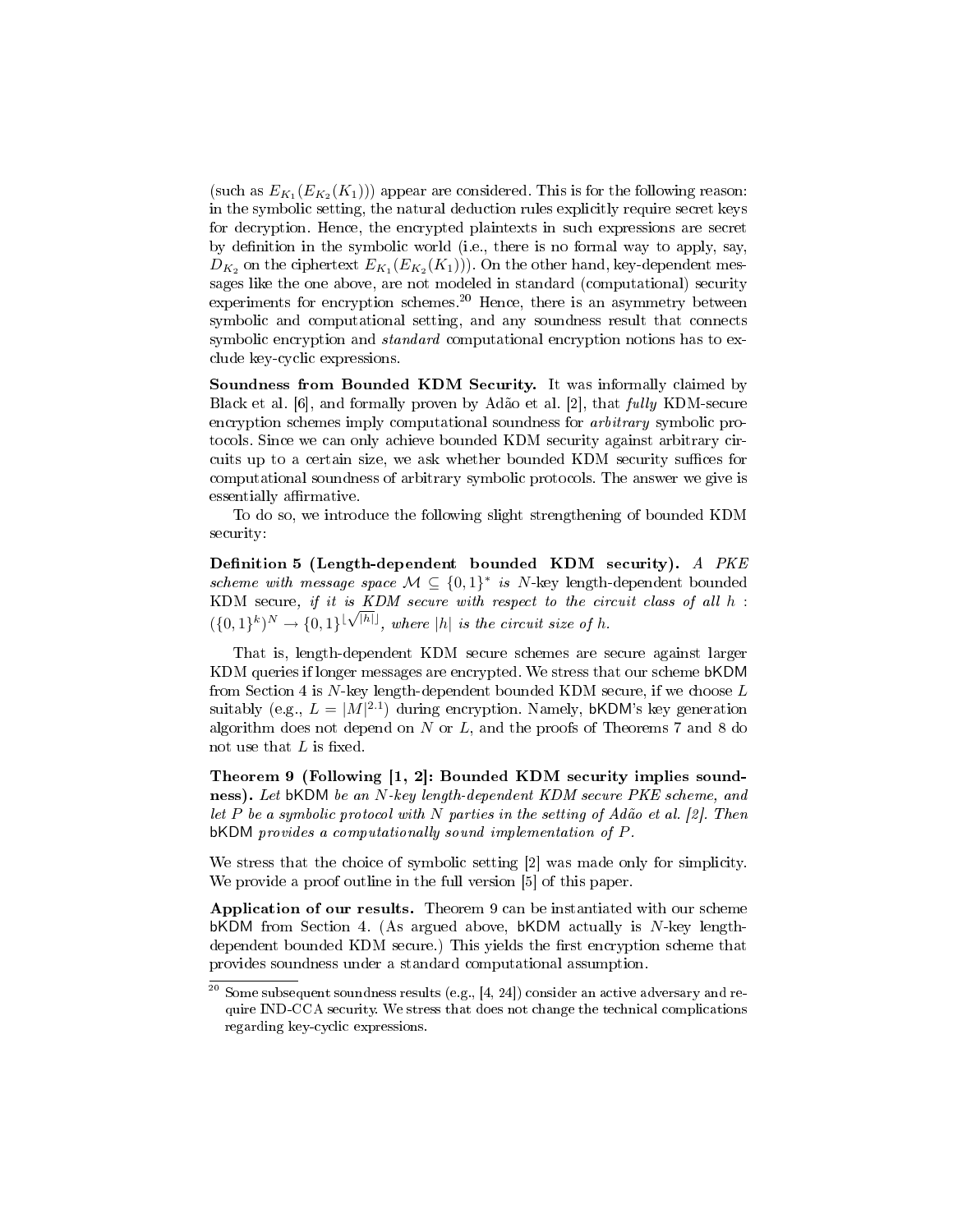Relation to circular security and extensibility. For extremely simple calculi that only feature public-key encryption, along with a few syntactic operations like pairings of terms, already clique security may enable soundness. (This is so since all key-dependent encryptions that can possibly occur in a symbolic protocol can be traced back to simple encryptions of the form  $E_{K_i}(K_j),$  assuming a suitable way to encrypt longer terms in chunks.) Nevertheless, we stress that our scheme bKDM allows much richer classes of calculi. For instance, the above soundness proof also works in the presence of signatures, so that terms of the form  $E_{K_i}(sig(K_j), K_{\ell})$  may occur. (The crucial observation is that we can suitably pad, e.g., signatures such that the signing algorithm can be expressed as a length-dependent KDM circuit.) On the other hand, clique security, or even security against a polynomial number of arbitrary but predetermined KDM functions is *not* sufficient to treat such richer classes of calculi.

# 7 Extending Haitner and Holenstein's Impossibility Result

In this section we observe that a result of Haitner and Holenstein [17], showing that there is no KDM-secure scheme with a proof of security which makes a black-box use of both the adversary and the KDM function, can be extended to rule out not just full KDM security but also *bounded* KDM security. The idea is simple: while this result used a *random* function h for the KDM function, a pseudorandom function could work just as well.

The following definition is adopted from [17].

**Definition 6 (Cryptographic games).** A cryptographic game is a (possibly inefficient) random system  $\Gamma$ , where on security parameter k,  $\Gamma$  interacts with an attacker  $A$  and may output 1. We define the game value of such an interaction, denoted  $\Gamma_A(1^k)$ , as the probability that  $\Gamma$  outputs 1 in the end of the interaction with A, where the probability is taken over the random coins of  $\Gamma$  and A. A cryptographic game is non-interactive if it consists of two messages, from  $\Gamma$  to A and back.

#### Examples:

- **OWF.** The security of a one-way function  $f$  is equivalent to requiring that the value of the following game is negligible for any efficient  $A$ . On security parameter k, the system  $\Gamma$  selects a random  $x \in \{0,1\}^k$  and sends  $y = f(x)$ to the adversary.  $\Gamma$  outputs 1 if  $A$  outputs  $x' \in f^{-1}(y)$ .
- DDH. The security of the DDH hardness assumption is equivalent to requiring that the value of the following game is at most negligibly bounded from  $\frac{1}{2}$ for any efficient adversary. Let  $G$  be an appropriate DDH group (e.g.,  $Z_p^*$  for some prime p) and let g be a generator in the group. The system  $\Gamma$  chooses a random bit b, sends the tuple  $(g^x, g^y, g^z)$  to the challenger A, where x and y are random exponents, and  $z = x \cdot y$  if  $b = 0$  and a random value otherwise.  $\Gamma$  outputs 1 iff  $\Lambda$  has guessed b correctly.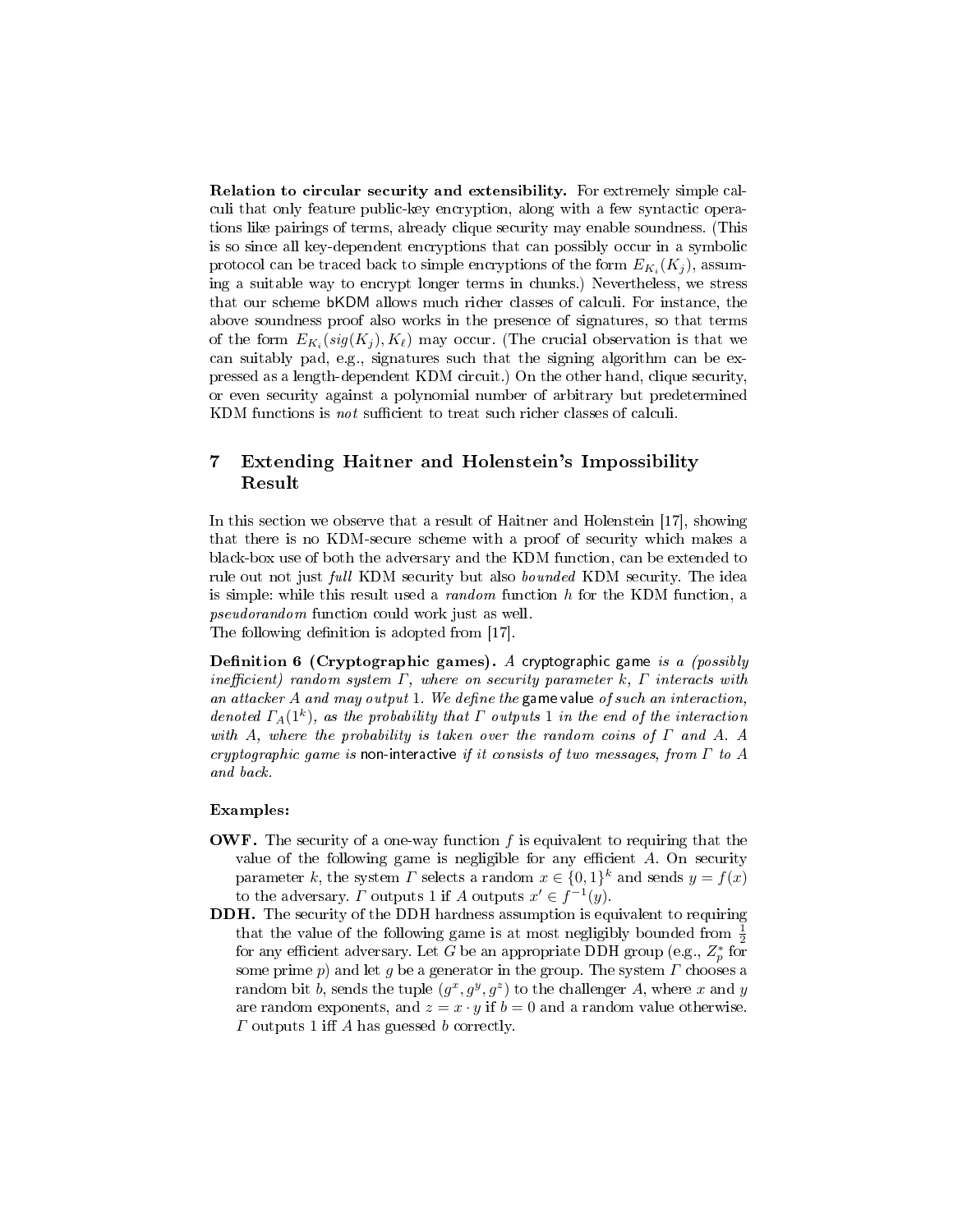Definition 7 (Strongly-black-box reductions). An encryption scheme (Enc, Dec) has a  $\delta$ -strongly-black-box reduction from its KDM security to a cryptographic game  $\Gamma$  with respect to a family of query function  $\mathcal{Q}$ , if there exists an oracle-aided algorithm  $R$  with the following guarantee: Let  $A$  be an efficient adversary that breaks the KDM security of the scheme using query functions from Q with advantage  $\epsilon_A = \epsilon_A(k)$  (i.e., On security parameter k, A distinguishes between encryptions of functions of the secret key and encryptions of garbage with advantage  $\epsilon_A(k)$ ). Then the value of  $\Gamma_{R^A}(1^k) \geq \delta(k, \epsilon_A(k))$ . Here, we require that R treat the query functions it gets from A as black boxes  $-$  all it can do is to query them on arbitrary chosen inputs.

Informally, we say that a proof for the KDM security of a scheme is stronglyblack-box with respect to a game  $\Gamma$  and a family of query function  $\mathcal{Q}$ , if the value of  $\delta(k, \epsilon_A(k))$  for every non-negligible  $\epsilon_A(k)$  is considered a "break" of  $\Gamma$ (i.e.,  $\delta(k, \epsilon_A(k)) > \frac{1}{2} +$ negl for the DDH game). We remark that *all* known KDM constructions in the literature have strongly-black-box reductions with respect to the relevant hardness assumption (e.g., DDH) and the class of query functions they are secure against.

Definition 8 (Pseudorandom functions  $(PRF)$ ). An ensemble of functions  $\mathcal{F}=\{\mathcal{F}_k=\{f\colon\{0,1\}^{m(k)}\mapsto\{0,1\}^{\ell(k)}\}\}$  is pseudorandom, if, on security pa $rameter\ k,$  an efficient adversary cannot distinguish with more than negligible advantage between a random  $f \in \mathcal{F}_k$ , and a truly random function defined on the same input and output domains. Here, the adversary may only access the function as a black box. The ensemble is  $\alpha$ -exponential hard for a constant  $\alpha > 0$ , if no adversary that runs in time  $2^{n^{\alpha}}$  wins in the above game with advantage greater than  $2^{k^{\alpha}}$ .

**Theorem 10.** Let (Enc, Dec) be a  $\delta$ -strongly-black-box reduction from its KDM security to a non-interactive cryptographic game Γ with respect to a family of query functions  $\mathcal{Q} = \{ \mathcal{Q}_k \}$  <sup>21</sup> Assume that  $\mathcal{Q}_k$  contains the family of functions  $\mathcal{G}_k = \{g_k(x) = f(x, 0^{t(k)-k}) \oplus r : f \in \mathcal{F}_{t(k)}, r \in \{0, 1\}^{\ell(k)}\}, \text{ where } t(k) \geq 2k \text{ and }$  $\mathcal{F}_{t(k)}=\{f\colon\{0,1\}^{t(k)}\mapsto\{0,1\}^{\ell(k)}\}$  is an  $\alpha$ -exponential hard PRF with  $t(k)^\alpha\geq$ 2k. Then, there exists an efficient algorithm A with  $\Gamma_A \geq \delta(k, 1-2^{-k})-2^{-k}$ .

In particular, giving such a strongly-black-box reduction implies that either the class of query function considered is weak (does not contain exponentially hard PRF), or the game  $\Gamma$  can be efficiently broken with probability  $\delta(k, 1-2^{-k})-2^{-k}$ .

Proof (sketch) The proof is similar to the proof of [17, Theorem 5]. Consider the following (inefficient) adversary  $\vec{A}$  for breaking the KDM security of (Enc, Dec) with respect to Q. On security parameter k, choose a random  $g \in \mathcal{G}_k$  and make a KDM query to obtain a ciphertext  $C$ . Then check (via exhaustive search) if there

 $21$  Theorem 10 can be shown to hold also against all natural interactive games (see [17] for details). For the sake of simplicity, however, we choose to focus here on the non-interactive case.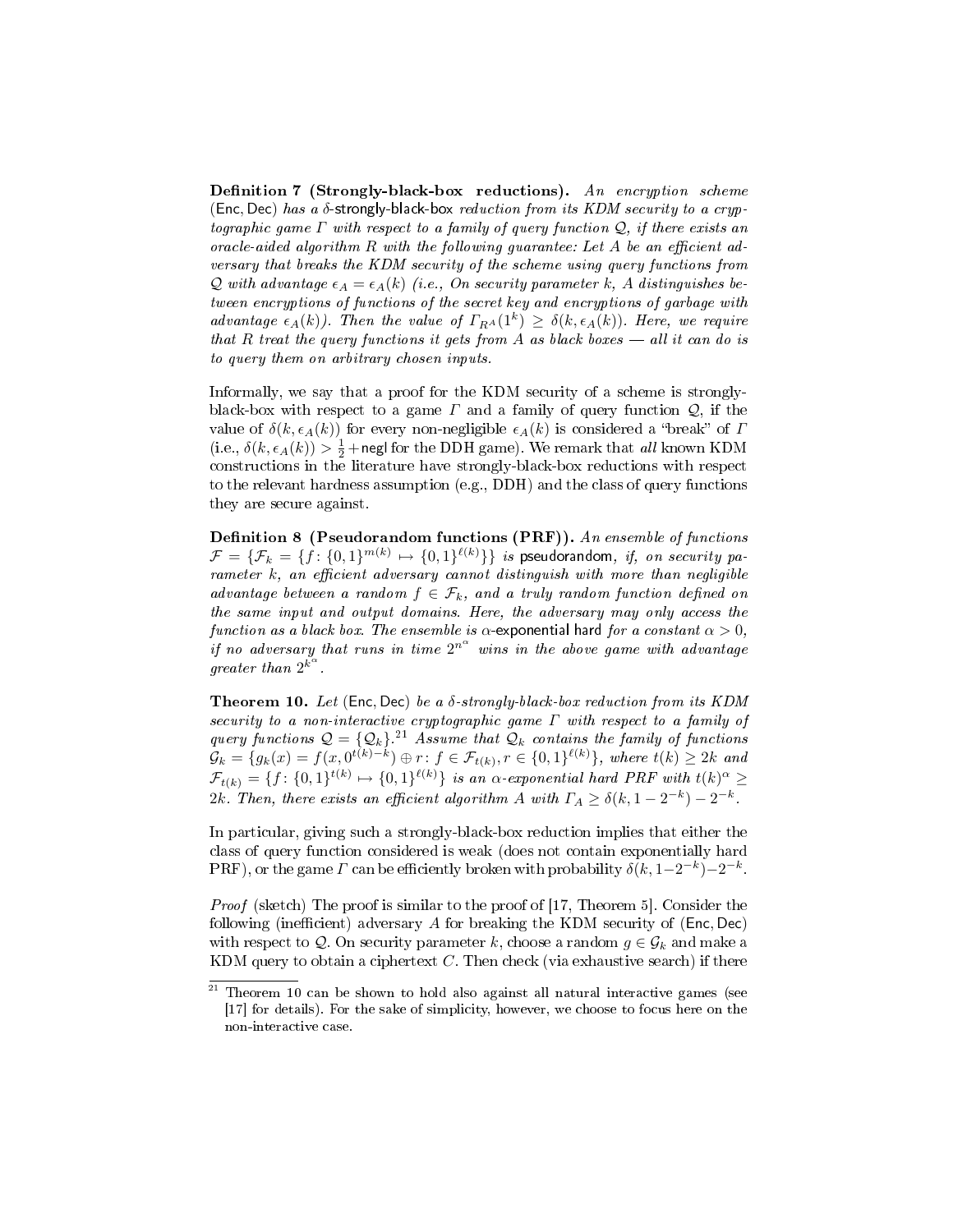exists  $sk \in \{0,1\}^k$  such that  $\mathsf{Dec}_{sk}(C) = g(sk)$ . If positive return 1, otherwise return 0. It is easy to verify that  $A$  breaks the KDM security with advantage  $1-2^{-k}$  (the probability that a decryption of random ciphertext C equals to  $g(sk)$ for some sk, is bounded by  $\sum_{sk} Pr[Dec_{sk}(C) = g(sk)] = \sum_{sk} Pr_r[Dec_{sk}(C) =$  $f(sk) \oplus r \leq 2^k \cdot 2^{-2k} = 2^{-k}$ ). More interestingly, we notice that the probability that  $R^A$  sends a ciphertext  $C = \mathsf{Enc}_{sk}(g(k))$  to A without previously making the query  $g(sk)$  is bounded by  $2^{-2k}$ . Assume otherwise, then  $R^A$  is an algorithm that runs in time poly  $2^k$  and breaks the security of  $\mathcal F$ . It follows that we can emulate the execution of  $R^A$ : throughout the execution, keep track of all queries that R makes to g, and let T denote the list of queries. When R queries A on a ciphertext  $C$ , act as the inefficient  $A$  above, but only with respect to the secret keys in T. The above observation yields that we emulate  $R^A$  with error bounded by  $2^{-2k}$ .

## References

- [1] M. Abadi and P. Rogaway. Reconciling two views of cryptography (the computational soundness of formal encryption). Journal of Cryptology,  $15(2):103-127$ , 2002.
- [2] P. Adão, G. Bana, J. Herzog, and A. Scedrov. Soundness of formal encryption in the presence of key-cycles. In ESORICS 2005, 2005.
- [3] B. Applebaum, D. Cash, C. Peikert, and A. Sahai. Fast cryptographic primitives and circular-secure encryption based on hard learning problems. In CRYPTO 2009, 2009.
- [4] M. Backes, B. Ptzmann, and M. Waidner. A composable cryptographic library with nested operations (extended abstract). In ACM CCS 2003, pages  $220-230$ , 2003. Full version in IACR Cryptology ePrint Archive 2003/015, Jan. 2003, http: //eprint.iacr.org/.
- [5] B. Barak, I. Haitner, D. Hofheinz, and Y. Ishai. Bounded key-dependent message security. Cryptology ePrint Archive, Report 2009/511, 2009. http://eprint. iacr.org/.
- [6] J. Black, P. Rogaway, and T. Shrimpton. Encryption-scheme security in the presence of key-dependent messages. In SAC 2002, 2003.
- [7] D. Boneh, S. Halevi, M. Hamburg, and R. Ostrovsky. Circular-secure encryption from decision diffie-hellman. In CRYPTO 2008, 2008.
- [8] Z. Brakerski, S. Goldwasser, and Y. Kalai. Circular-secure encryption beyond affine functions. Cryptology ePrint Archive, Report 2009/485, 2009. http:// eprint.iacr.org/.
- [9] J. Camenisch and A. Lysyanskaya. An efficient system for non-transferable anonymous credentials with optional anonymity revocation. In EUROCRYPT 2001, 2001.
- [10] C. Crépeau and J. Kilian. Weakening security assumptions and oblivious transfer. In CRYPTO 1988, 1990.
- [11] I. Damgård and M. J. Jurik. A generalisation, a simplication and some applications of paillier's probabilistic public-key system. In PKC, 2001.
- [12] D. Dolev and A. C. Yao. On the security of public key protocols. IEEE Transactions on Information Theory,  $29(2):198-208$ , 1983.